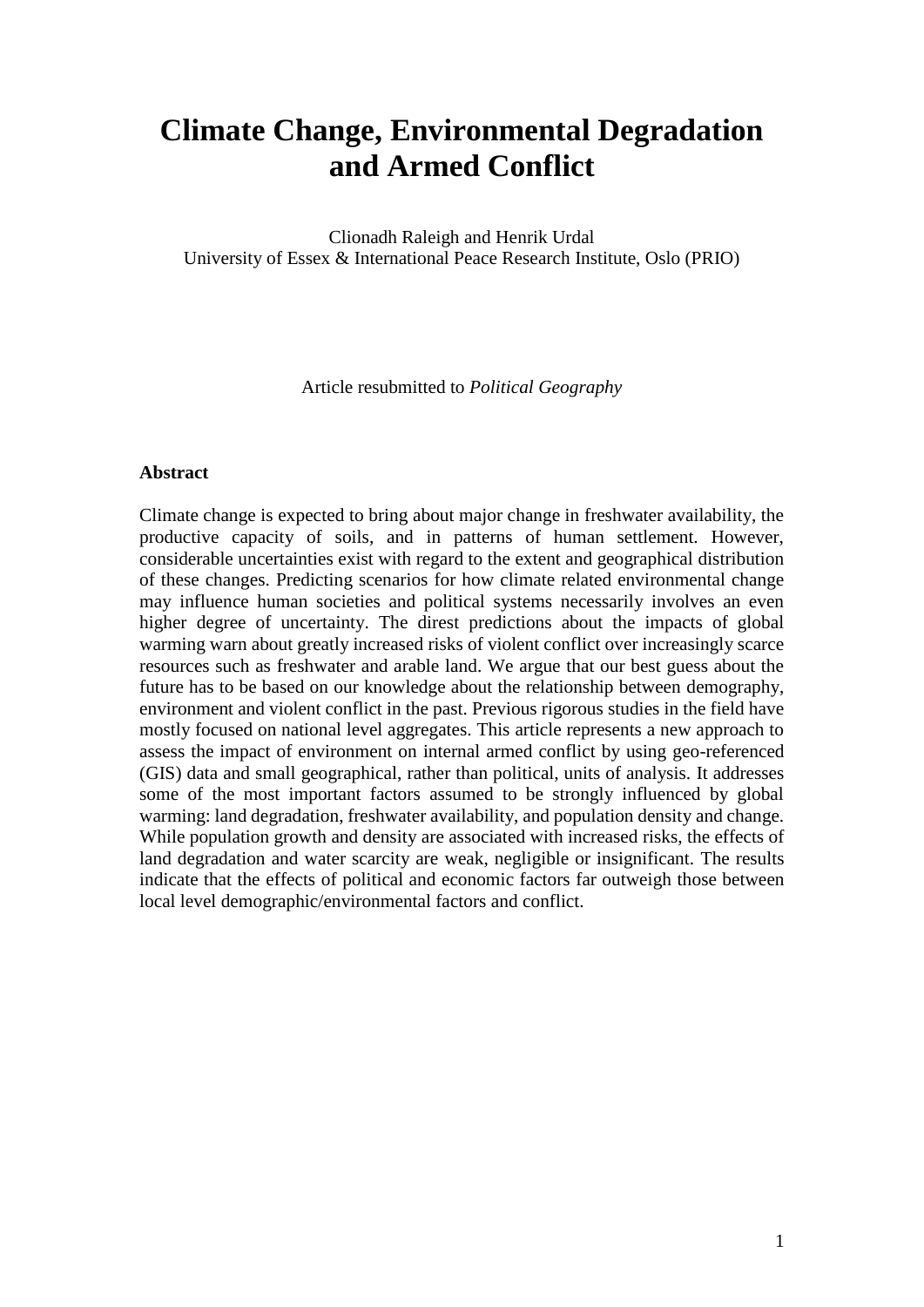#### **Introduction**

Environmental change as a cause of violent conflict has been a contentious issue in the security discourse of the 1990s. While the concerns over the security implications of population growth and resource scarcity goes back to the late 1960s, the issue has featured more prominently in the security debate after the end of the Cold War. This emerging 'securitizing' of environmental issues followed from an increased environmental awareness (Levy, 1995: 44) combined with an interest among Western national security establishments to identify potential threats that could legitimize their continued existence (Barnett 2001: 2; Gleditsch, 1998). Despite the attention given to environmental factors as potential security threats, there appears to be a consensus that economic, political and social factors determine how countries handle resource scarcity. Wealthy and democratic countries are likely to be more capable both to adapt to resource scarcity and to mitigate conflict.

With an increasing focus on environmental consequences of climate change, speculations about how global warming may eventually influence patterns of war and peace have arisen (e.g. Renner, 1996; Homer-Dixon & Blitt, 1998; Rahman, 1999; Klare, 2001; Brauch, 2002; Schwartz & Randall, 2003; Pervis & Busby, 2004). To address the issue of whether climate change poses a traditional security threat, we build on propositions from the environmental security literature, identifying potential links between natural resource scarcity and violent conflict. We combine these propositions with environmental change scenarios from the Intergovernmental Panel on Climate Change (IPCC), and develop testable hypotheses about the expected relationships. These hypotheses are tested in a statistical model with a global coverage. If soil degradation, freshwater scarcity and population pressure has influenced the risk of conflict in the past, we assume that this may also inform us about likely security implications of climate change. Obvious limitations to such approach are the possibilities that climate change will bring about more severe and more abrupt forms of environmental change than we have experienced in the past. On the other hand, we are also unable to capture the possibility of an enhanced adaptability to environmental change due to increased technological and institutional capacity.

Previous quantitative studies of resource scarcity and violent conflict have primarily focused on state level factors (Esty et al., 1998; Hauge & Ellingsen, 1998; Gleditsch et al. 2006; de Soysa, 2002; Urdal, 2005; Theisen, 2006). While there are some strong arguments in favor of comparing sovereign political units, especially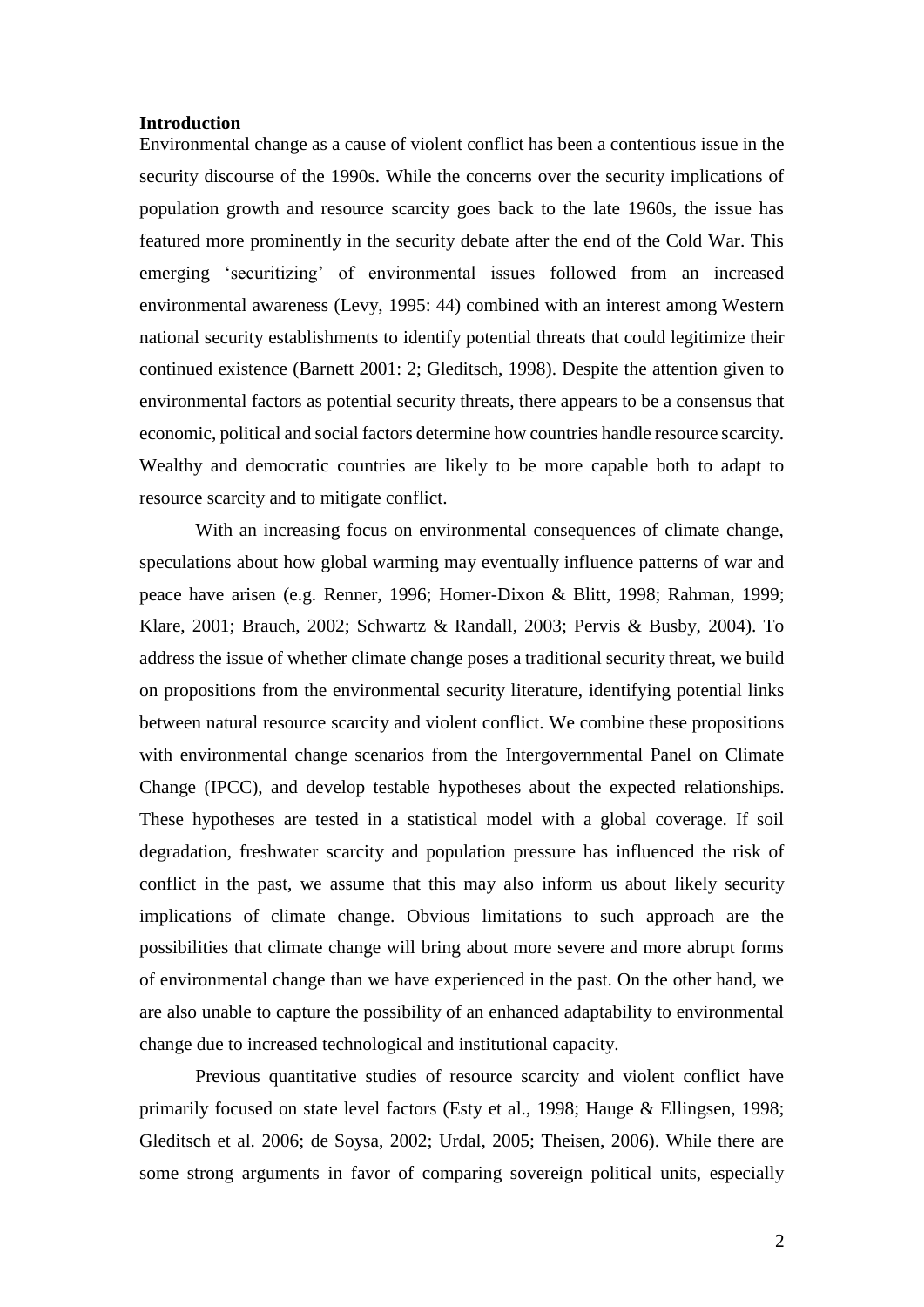related to the opportunity for internal migration and the relevance of international borders for conflict behavior, severe forms of environmental change are often confined to smaller areas than entire countries (for a forceful argument for disaggregating studies of environmental factors and armed conflict see Buhaug & Lujala, 2005). Sometimes such changes also span international borders. Similarly, violent political conflicts seldom affect all parts of a country equally. In this study the units of analysis are geographical squares of 100 x 100 km, allowing us to study the relationship between environment and conflict in a small-scale geographical, rather than political, context. We are utilizing a georeferenced version of the Uppsala/PRIO armed conflict data (Gleditsch et al., 2002) produced by Halvard Buhaug (Buhaug & Gates, 2002). Our dataset covers internal armed conflicts with at least 25 battle deaths annually, between two or more organized parties, of which at least one is the government of a state. The environmental data stem from several sources, and include indicators of freshwater scarcity, land degradation, and population growth and density. The results obtained from this study will contribute to inform us about the possible security implications of climate change.

#### **Climate Change, Resource Scarcity and Armed Conflict**

One of the major criticisms of the early environmental security literature was that it tended to neglect important political and economic contextual factors (Gleditsch, 1998: 389). Environmental and demographic stress is not likely to be an equally important risk factor under all economic, political or social conditions, both because these factors determine a country's ability to adapt to environmental change, and because they largely determine the general opportunities for rebel groups to succeed. The significance of economic and political variables is well described in recent civil war literature. Fearon & Laitin (2003) argue that poverty increases the likelihood of war since poor states have a much weaker financial and bureaucratic basis, providing opportunity for insurgency. When controlling for income, they find that ethnic and religious diversity does not increase the risk of conflict. Collier & Hoeffler (2004) find that poverty, low economic growth and high dependence on primary commodity exports were important predictors of civil war, while ethnic and religious diversity as well as democracy did not affect the risk of war. Hegre et al. (2001), on the contrary, found that regime type and ethnic heterogeneity matter even after controlling for level of development. In the first quantitative study of environmental conflict, Hauge  $\&$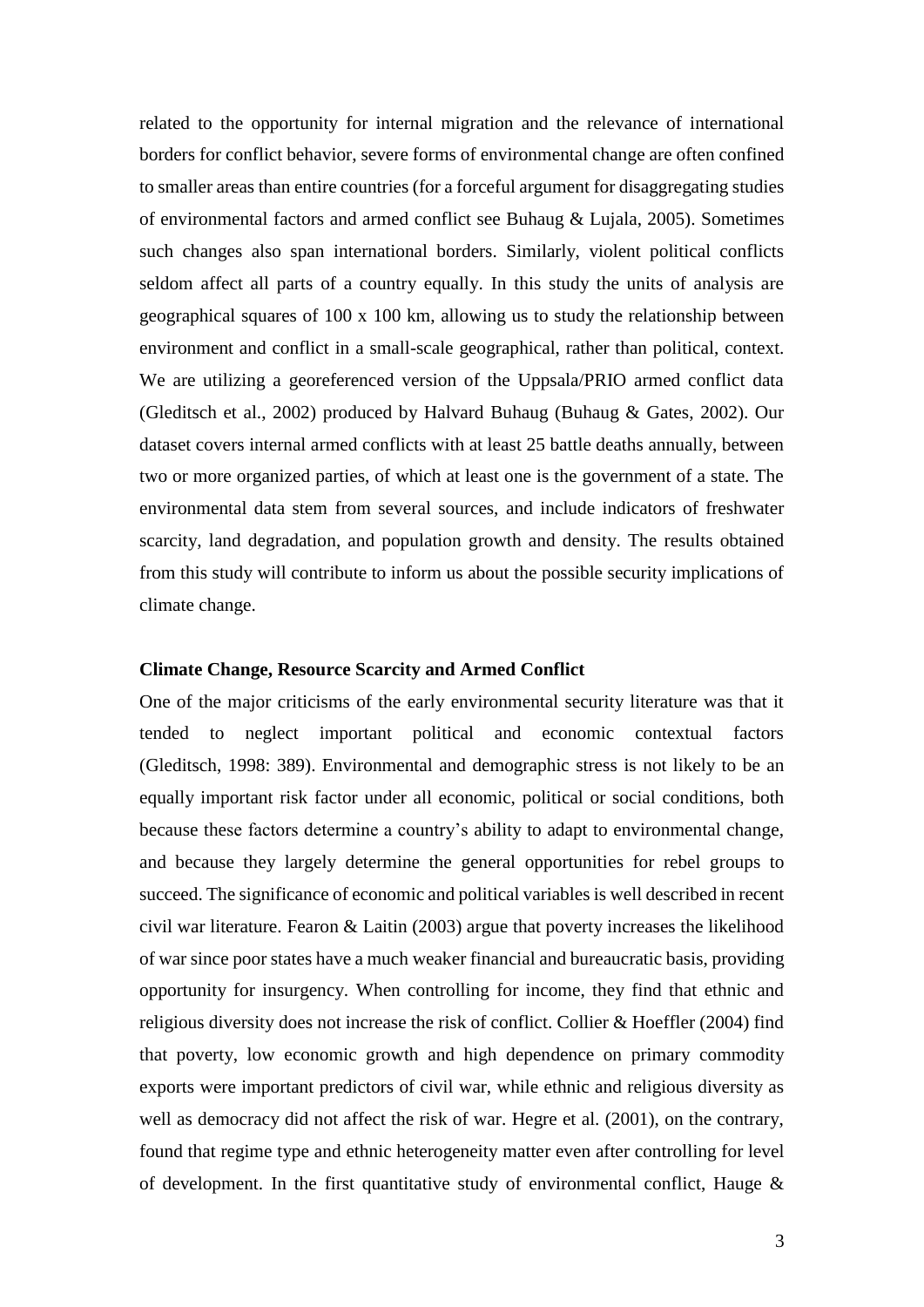Ellingsen (1998) found that economic and political factors were the strongest predictors of conflict, but that environmental and demographic factors did have some impact. The critique of the lack of contextual theorizing in the field has eventually led to much more specified models of the causal patterns between demography, environment and conflict (e.g. Kahl, 2006). In the following, we show how the resources of concern feature prominently in the emerging literature on climate change and security, before addressing more specifically the prospects from the UN climate projections. Gleditsch (1998: 393) has argued that much of the environmental security literature is 'using the future as evidence', and this is certainly relevant to the literature on climate change and conflict. We argue that for climate change to be a valid security concern, we would expect to see that environmental factors have been related to conflict behavior in the past. In the following, we build on a broad literature, including the most recent developments in the field, to outline the theoretical framework for a relationship between resource scarcity and armed conflict. While the forms of resource scarcity described here may be consistent with a climate change scenario, such forms of scarcity are likely to be a result of multiple processes and not exclusively of climate change.

# *The Impact of Climate Change on Resource Scarcity*

Scholars concerned with resource scarcity and conflict, often termed 'neo-Malthusians', focus on renewable resources that under conditions of sustainable use regenerate; the most important of these resources are cropland and freshwater (Homer-Dixon, 1999; Kahl,  $2006$ ).<sup>1</sup> The literature on climate change and security focuses on two interrelated processes expected to produce resource scarcity. Firstly, increasing temperatures, precipitation anomalies and extreme weather is expected to aggravate processes of resource degradation that is already underway (Renner, 1996: 46; Homer-Dixon & Blitt, 1998: 2–5; Klare, 2001: 20; Pervis & Busby, 2004: 68). Hendrix & Glaser (2005) find that climate factors that support agriculture are associated with less conflict in Sub-Saharan Africa, while Meier & Bond (2005) find that resource scarcity is associated with cooperative behavior, and abundance with conflict behavior in the Horn of Africa. Secondly, significantly increasing sea levels as well as more extreme weather conditions will force millions of people to migrate, potentially leading to higher pressures on resources in areas of destination and subsequently to resource competition

 $\overline{a}$ 

<sup>&</sup>lt;sup>1</sup> Other frequently mentioned resources are fisheries and forests.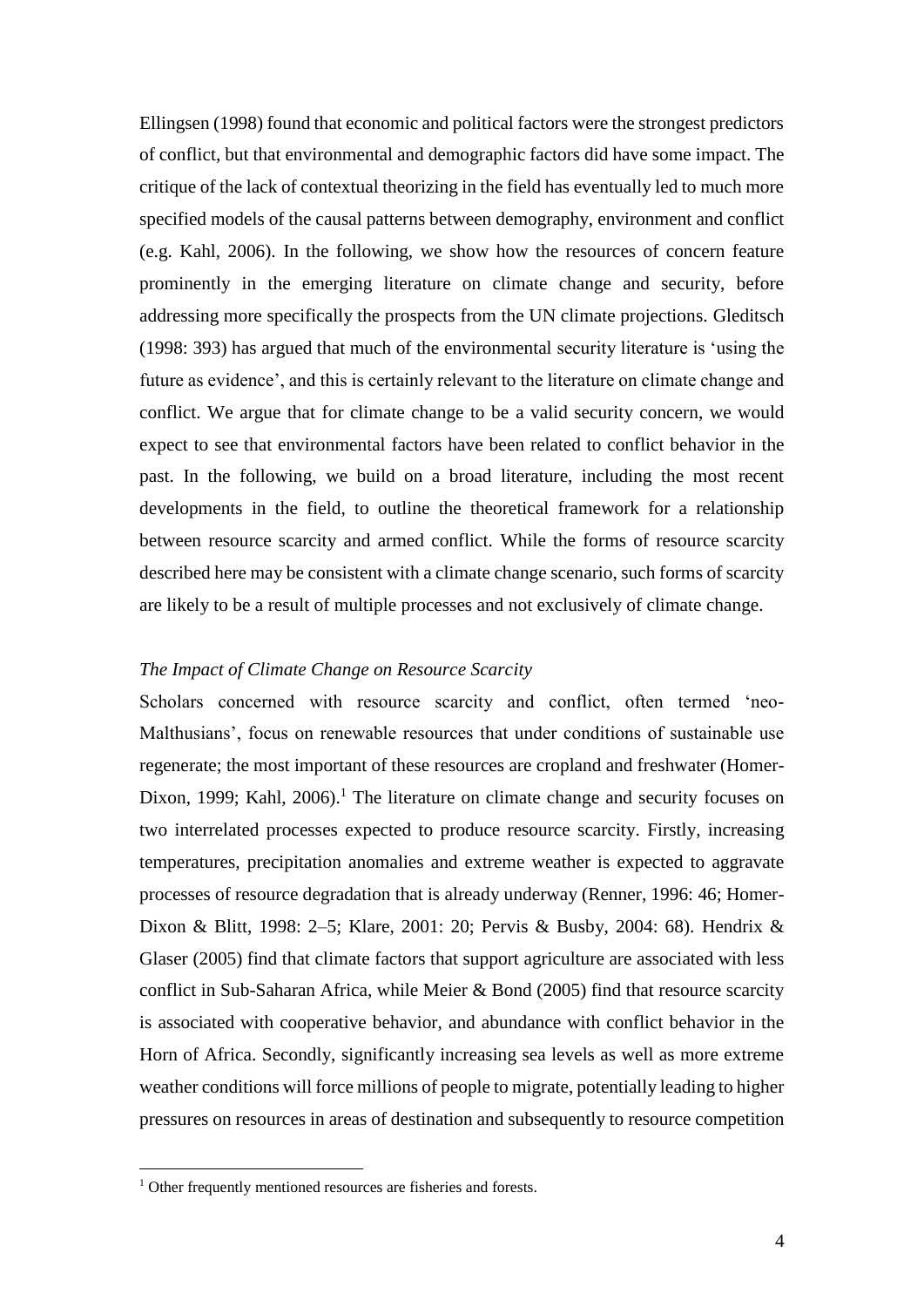(Renner, 1996: 108; Rahman, 1999: 205; Barnett, 2001: 8). Reuveny (2005) suggests that climate change may produce environmental degradation that in the past has led to migration and to conflict. Although climate change is usually regarded as a potential future threat, some argue that global climate change has already been a contributing factor in current conflicts such as Darfur (Byers & Dragojlovic, 2004: 2).

In a report for the Pentagon, Schwartz & Randall (2003) speculate about the consequences of a worst-case climate change scenario and its implications for US national security. They argue that 'as abrupt climate change lowers the world's carrying capacity aggressive wars are likely to be fought over food, water and energy' (Schwartz & Randall, 2003: 15) and further that a collapse in carrying capacity could make humanity revert to its ancient norm of constant battles for diminishing resources (p. 16). Although warning against overstating the relationship between climate change and armed conflict, both Barnett (2001: 6) as well as Pervis & Busby (2004: 68) accept that the depletion and altered distribution of natural resources likely to result from climate change could under certain circumstances increase the risk of some forms of violent conflict. It is not likely to be a major or sufficient cause of conflict, but may contribute to a mounting environmental challenge (Brauch, 2002: 23; Tänzler & Carius, 2002: 8).

Based on the 2007 impact assessments of climate change from the United Nations Intergovernmental Panel on Climate Change (IPCC), we identify three major processes expected to follow from climate change that according to the environmental security literature is likely to have security implications: degradation of cropland, increasing freshwater scarcity and population displacement.

Climate change is likely to influence the food producing capacity in many areas. While some areas may experience a reduction in crop yields, others are likely to benefit. One important factor is temperature. While an increase in temperature of a few degrees is projected to generally increase crop yields in temperate areas, greater warming may reduce agricultural output. In tropical areas, where dryland agriculture dominates, even minimal increases in temperature may be detrimental to food production (IPCC, 2001: 32). Degradation of soil and water resources is likely to be intensified by adverse changes in temperature and precipitation, although adaptation behavior has a potential to mitigate these impacts as land use and management have been shown to have a greater impact on soil conditions than the indirect effect of climate change (IPCC, 2001: 32).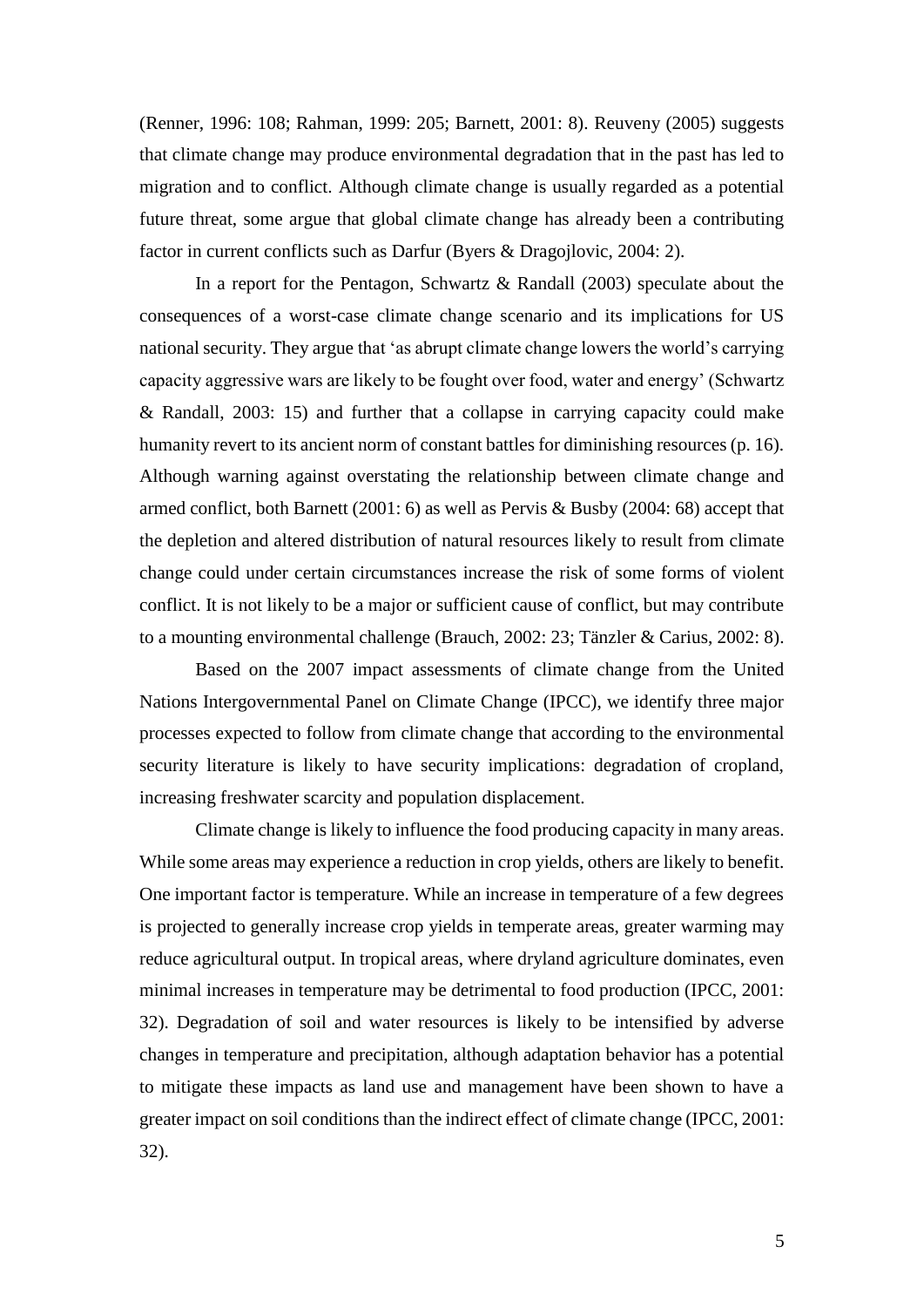According to the IPCC (2001: 31), there are currently 1.7 billion people living in countries that are water-stressed, meaning that they use more than 20% of their renewable water supply. This number is projected to increase as a result of population and industrial growth, and climate change may aggravate this trend in many waterstressed countries as a result of decreases in streamflow and groundwater recharge (IPCC, 2001: 31), although freshwater supply may increase in other countries. Higher water temperatures are likely to lead to a degradation of water quality. Non-climatic factors may influence freshwater availability and quality to a larger degree than climate change, and water management may thus significantly reduce vulnerability (IPCC, 2001: 31). However, in areas where vulnerability increases and water management fails, increased freshwater scarcity is a likely outcome.

Because of rising sea levels and increased risks of flooding, climate change is expected to contribute to migration from coastal and riverine settlements (IPCC, 2001: 36). Some forms of environmental change associated with climate change like extreme weather and flooding may cause substantial and acute displacement of people. However, the most dramatic form of change expected to affect human settlements, sealevel rise, is likely to happen gradually, as is the process of soil and freshwater degradation. Improved forecasting skills will make adaptation easier and reduce the problem of population displacements (Chimeli et al., 2002: 213). So while abrupt displacements may happen, we primarily expect to see climate change resulting in a gradual migration by people in search for more fertile land.

#### *The links between population, resources and conflict*

 $\overline{a}$ 

While it is generally agreed in the environmental security literature that the effects of resource scarcity is modified through political, economic and social structures, the resource scarcity and conflict scenario has been theoretically underspecified. Attempting to rectify this problem, Kahl (2006) has identified two alternative causal pathways from demography and environment to violent conflict<sup>2</sup>. Like other leading students of the environment-conflict nexus (Baechler, 1999: Homer-Dixon, 1999), Kahl (2006) argues that demographic and environmental pressures are more likely to cause internal, rather than international, violence. There is also an emerging acknowledgment

<sup>2</sup> Kahl (2006) defines 'civil strife' as 'large-scale, sustained, and organized conflict within a country', which includes 'revolution, rebellion, insurgency, civil and ethnic war, and sustained campaigns of terrorism', but excludes low-scale violence such as riots and crime, as well as international conflict.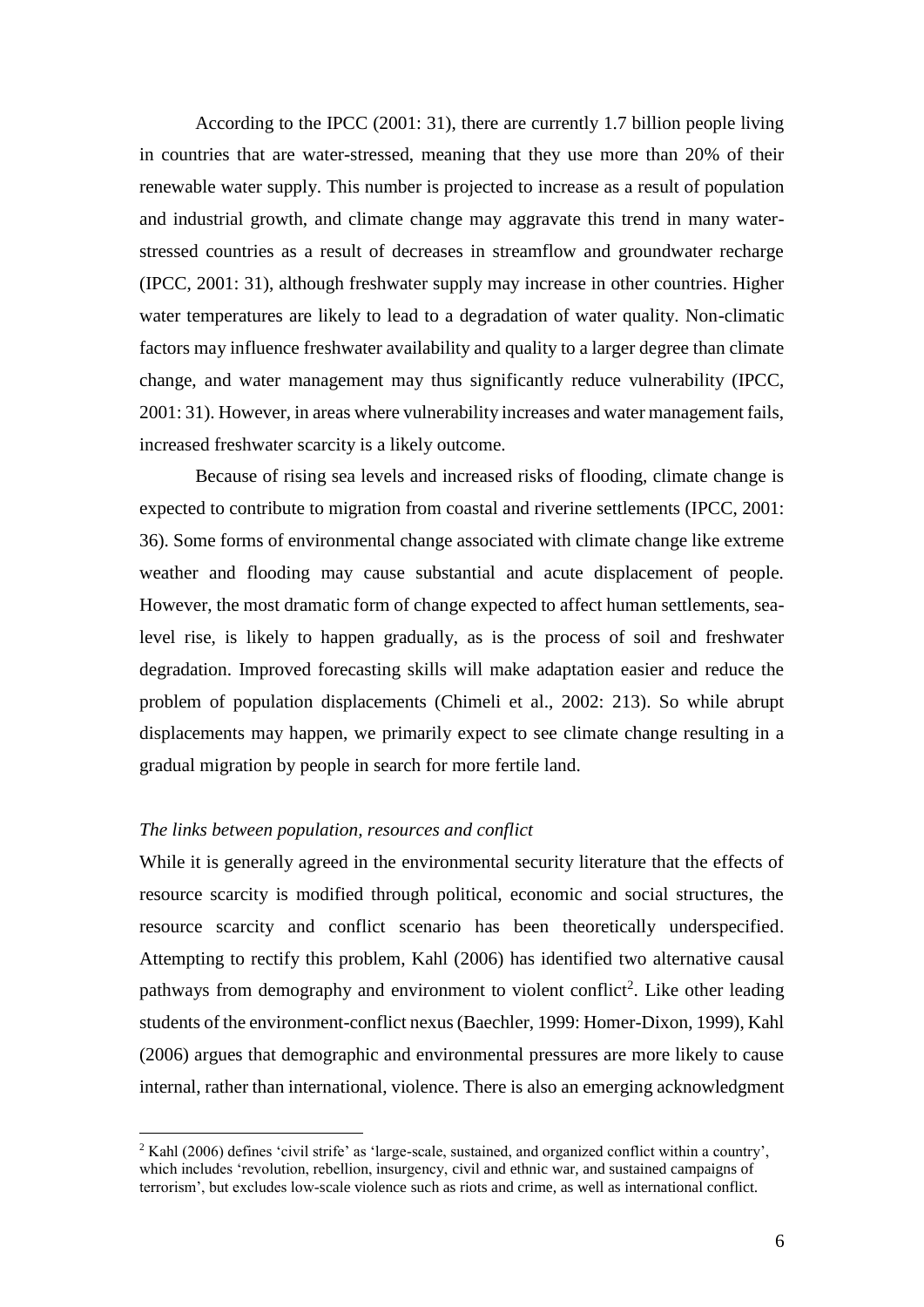in the literature that conflicts of interest over shared resources may be a vehicle for increased cooperation (e.g. Wolf et al., 2005).

Resource scarcity is seen as a product of three different factors interacting: population growth, resource degradation, and the distribution of resources between individuals and groups. Homer-Dixon has called this *demand-induced*, *supply-induced* and *structural scarcity* respectively (Homer-Dixon & Blitt, 1998; Homer-Dixon, 1999). The distributional aspect is central in all the major works focusing on resource scarcity and political violence (Baecler, 1999: Homer-Dixon, 1999; Kahl, 2006).<sup>3</sup> The three sources of scarcity may exert different impacts from case to case, and frequently interact. Homer-Dixon (1999) argues that two types of interactions are particularly common. *Resource capture* occurs in a situation of resource degradation and population growth, providing incentives for powerful groups to take control over scarce resources on the expense of weaker and poorer groups. *Ecological marginalization* denotes a situation where great land inequality and population growth leads people to move into more ecologically fragile areas. While many countries have the ability to adapt to environmental change, some countries, particularly poor and underdeveloped states, are likely to be more vulnerable to environmentally related violence (Baechler, 1999: xvi; Homer-Dixon, 1999: 181).

Kahl (2006) identifies two distinct 'state-centric' causal pathways from resource scarcity to internal violent conflict; the *state failure* and the *state exploitation* hypotheses. Both start from the premise that resource scarcity, or what he terms *demographic and environmental stress* (DES), may put severe pressure on both society at large and on state institutions. When the interaction between resource degradation, population growth and unequal resource distribution leads to lower per capita availability of land resources and expansions into more marginal land, this is assumed to put a greater pressure on agricultural wages and contribute to economic marginalization as a first-order effect. Such hardship can, as a second-order effect, lead both to rural-to-rural migration, potentially causing inter-ethnic conflicts over land, and to rural-to-urban migration. While urban populations generally enjoy material standards above those in rural areas, urbanization often puts a pressure on a state's ability to provide vital services such as housing, clean water and health services. Further, the

<sup>&</sup>lt;sup>3</sup> Despite its theoretical importance, we do not attempt to empirically capture resource distribution, as such data are currently not available on the local level.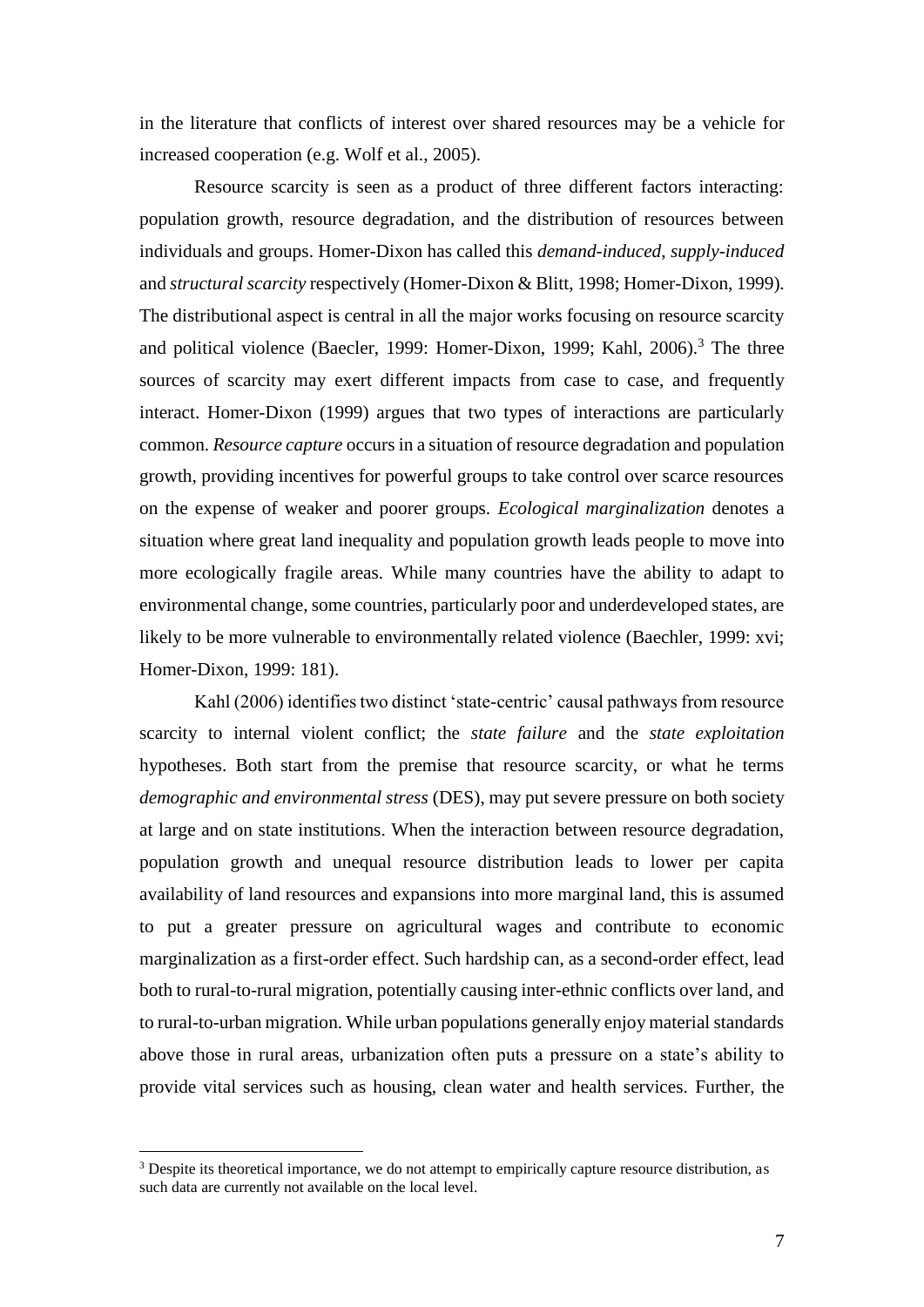social consequences of DES may produce both absolute deprivation, meaning that people do not get what they need in order to survive, as well as relative deprivation, a situation in which they do not get what they feel they are entitled to. Both forms of deprivation may produce grievances among rural and urban populations.

The novelty in Kahl's (2006) approach lies in the way he differentiates between the potential roles of the state. Like Homer-Dixon (1999), he sees DES as a factor that can produce severe strains on a state. DES is argued to potentially weaken a state's *functional capacity* by placing costly demands on the state for development projects in the agricultural sector or social improvements for burgeoning urban populations, but also by generally undermining overall economic productivity and potentially also the ability to finance a coercive capacity (Kahl, 2006: 40-42). The other aspect of state strength, *social cohesion*, may also be weakened by DES. Alternative elites within the state may compete over how to use strained resources either geographical or sectorial, and they may disagree over the best way to respond to the challenges posed by DES (Kahl 2006: 43).

The weakening of the state is seen as an intermediate factor between resource scarcity and violent conflict. While the resource scarcity literature is often seen as belonging to the 'motive' tradition, the state-centric perspective identifies important opportunity factors in both the possible causal trajectories. The state weakness hypothesis posits that the impact of resource scarcity will weaken state institutions and provide opportunities for potential rebels to challenge the state authority. Conflict may arise when the potential gains from a rebellion are higher than the costs that a state can inflict on the rebels. Waning state authority produces a 'security dilemma' where social groups are 'left to fend for themselves' (Kahl, 2006: 47). Episodes of regime collapse and regime transitions may thus provide particularly great opportunities for DESgenerated violent conflict. However, even when demographic and environmental factors are *not* the primary drivers of state failure, relatively weaker states are presumably more likely to experience resource scarcity conflicts firstly because they are less capable of mitigating the effects of resource scarcity, and secondly because they are generally more likely to be militarily challenged by opposition groups. If the state failure hypothesis is an important pathway to armed conflict, we should expect to see that statistical controls for low state capacity and state failure should capture some of the explanatory power of the demographic and environmental variables.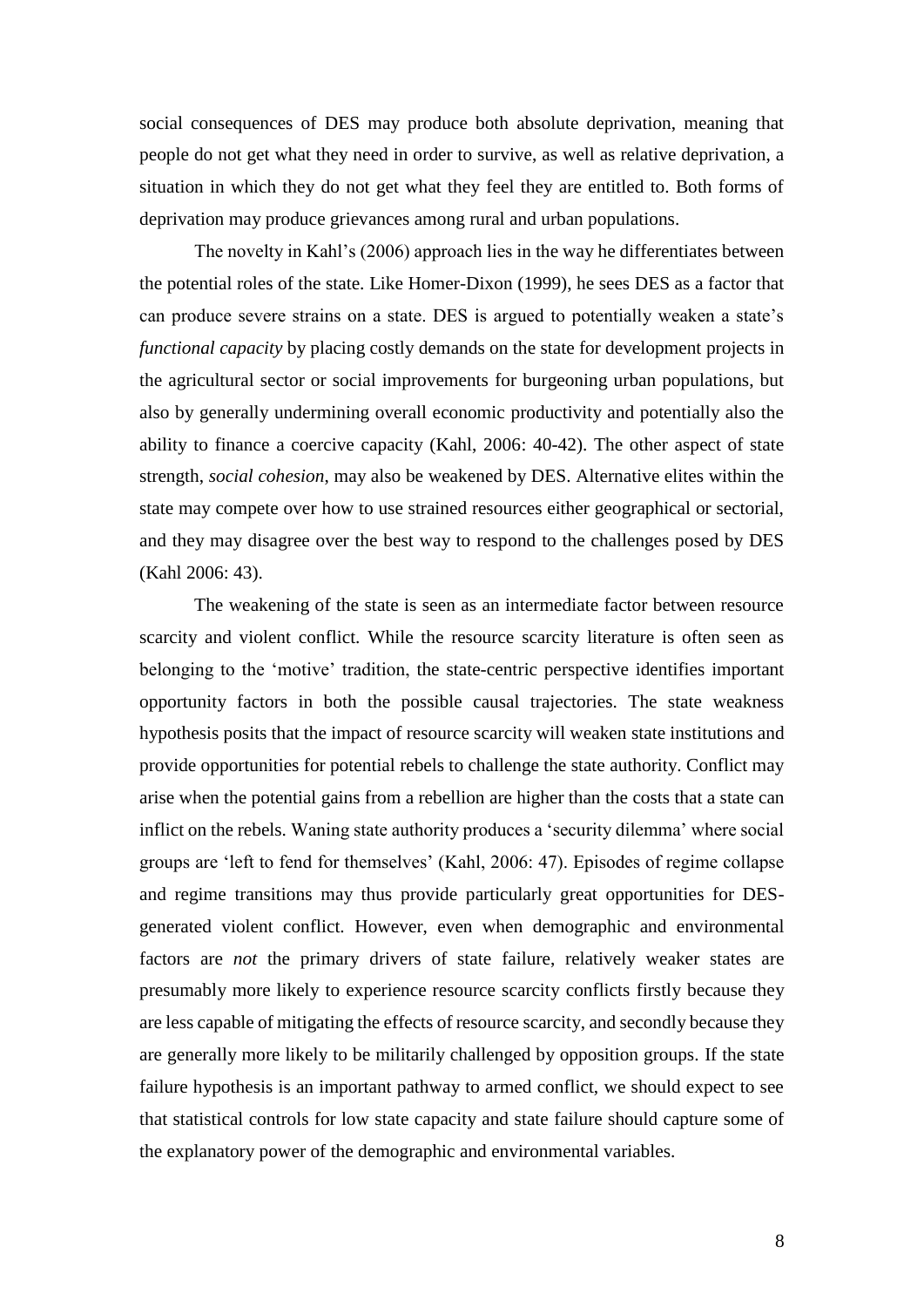The state exploitation hypothesis suggests another important opportunity aspect, namely the opportunity for weakened states to bolster their support base through mobilizing ethnic groups to capture scarce resources. When regimes experience increased grievances and opposition due to resource scarcity, they may be likely to instigate interethnic violence as a means to divert attention from their inability to meet these demands at the same time as they consolidate support among groups that may capture resources on the expense of contending groups. While theoretically appealing, the state exploitation hypothesis is difficult to empirically test in a statistical model. Kahl (2006: 50) posits that state exploitation 'can occur at levels of state weakness far short of total collapse', but he does not offer suggestions for what characteristics we may expect to see among regimes that would engage in state exploitation. So while we may be able to test whether domestic armed conflicts are overrepresented in resource scarce areas of poor countries, we will not be able to conclude whether a possible statistical relationship between resource scarcity and conflict that is not well captured by the context of failed or very weak states may be due to a 'state exploitation' explanation.

In the environmental security literature, as in the broader civil war literature, it is common to address two structural features that are generally assumed to be important determinants of armed conflict: social or cultural segmentation and regime type. It is generally assumed that the existence of strong social or cultural identity provide greater opportunities to mobilize along group lines and hence overcome the collective action problem of rebellion. While it has been argued that scarcity may aggravate social segmentation (Homer-Dixon, 1999: 96), we do not regard ethnic heterogeneity as such as an intermediate variable, and do not control for it in our models. As for regime type, semi-democratic forms of governance are regarded as providing greater opportunities for violent conflict than autocracies and greater motives than democracies (e.g. Hegre at al., 2001). Governance is capturing aspects of state capacity, so we have included controls for regime type in our models.

Previous quantitative studies have found mixed evidence for the resource scarcity and conflict nexus. The two first larger studies in the field, the State Failure Task Force Report (Esty et al., 1998) and Hauge & Ellingsen (1998) report slightly different results. Esty et al. (1998) found no effects of soil degradation, deforestation and freshwater supply on the risk of state failure. Hauge & Ellingsen (1998) on the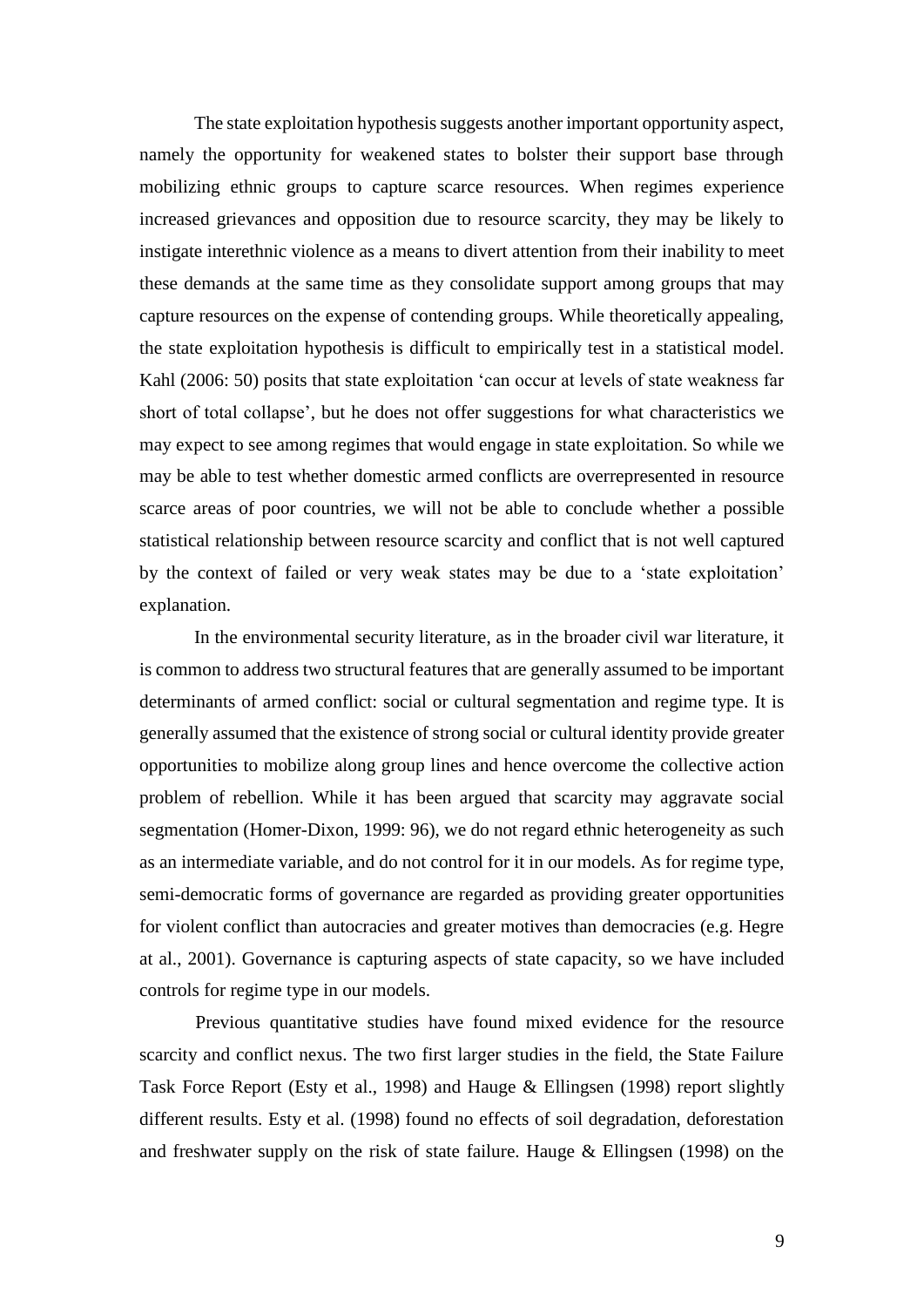contrary concluded that the same  $factors<sup>4</sup>$  as well as high population density were indeed positively associated with civil war, but that these magnitudes of the effects were second to political and economic factors. Recently, Theisen (2006) was unable to replicate their results using the same dataset, and finds very limited support for neo-Malthusian concerns in his own data. Gleditsch et al. (2006) find that shared river basins increase the likelihood of low-intensity interstate conflicts. Wolf et al. (2005: 81) concludes, on the basis of a major data collection effort that shared freshwater resources is hardly ever a major cause of conflict, and that cooperative events between riparian states clearly outnumber conflict events. Assessing the issue of land scarcity, de Soysa (2002) finds a significant effect of population density on domestic armed conflict, while Urdal (2005) reports results indicating that scarcity of potentially arable land may indeed have a pacifying effect domestically.

In this study we try to reconcile these diverse findings by moving below national aggregates to see if local resource scarcity offers a better prediction of conflict behavior. While rarely stated explicitly in the resource scarcity literature, the link between resources and conflict may not be properly studied by regressing cross-national aggregate data. Environmental problems may arise and persist locally, and armed conflicts rarely affect whole countries equally. A recent study of India (Urdal, 2006) suggests that sub-national disaggregated studies may provide more support for the resource-conflict nexus, and many case studies in the field look at local pressures and responses. This study addresses the relationship between local resource scarcity and conflict for a global sample. The main focus is on areas that experience multiple stressors in the form of scarcity and population dynamics, as well as on important contextual factors, captured in the following set of hypotheses:

H1: In areas of greater population growth, areas with high levels of land degradation are more likely to experience armed conflict.

H2: Areas with high freshwater scarcity are more likely to experience armed conflict the greater the population growth.

 $\overline{a}$ 

<sup>4</sup> Hauge & Ellingsen (1998) did not have time-series data for the environmental indicators.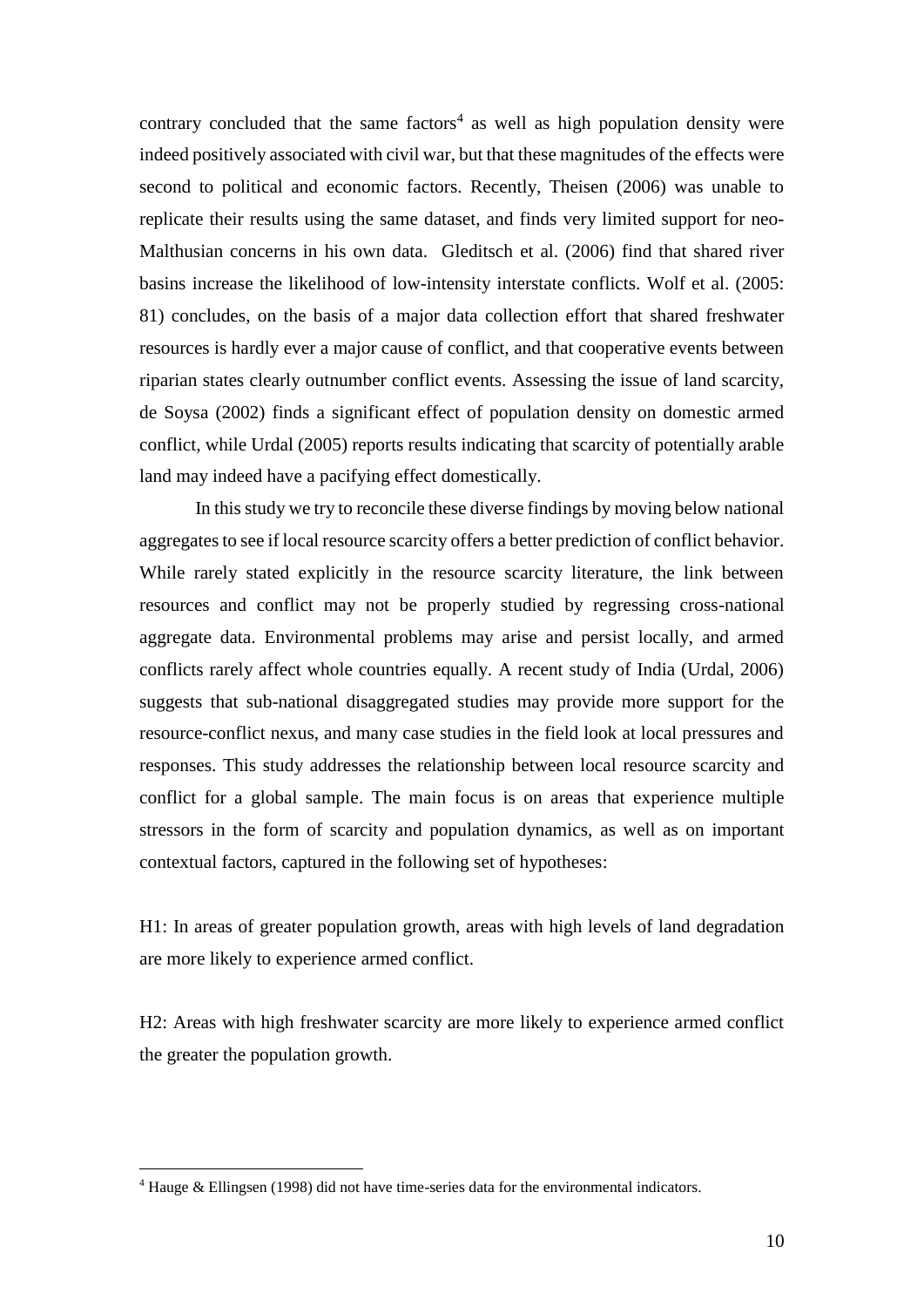H3: Areas with high population density are more likely to experience armed conflict the greater the population growth.

H4: The effect of demographic and environmental factors is stronger in areas in poor countries than in areas in rich countries.

H5: Areas with demographic and environmental pressures are more likely to experience armed conflict during periods of regime collapse and transitions.

Our assumption is that demographic and environmental pressures are primarily associated with internal armed conflict in very poor settings and in periods of regime collapse and transitions, empirical support for this assumption supports the state failure hypothesis. On the other hand, if income level and regime interruption does not account for a lot of the variation in the relationship between DES and armed conflict, this could be consistent with the state exploitation hypothesis.

# **Geospatial Data and Logistic Methods**

For this sub-national study, data are created from geospatial information. The dataset has three main differences from typical county-year analyses: the unit of observation is considerably smaller; the dependent variable is positioned to have occurred at a particular location and associated with values from that location; and independent variables are derived from a geospatial dataset, including shape and raster files. A shapefile stores and map and attributes of a point, line or polygon unit. Raster graphics are digital images created or captured (for example, by scanning in a photo) as a set of samples of a given space. A *raster* is a grid of x and y coordinates on a display space. It contains information that is directly mapped onto a display grid.

*Unit of Analysis*: The process began with fitting a fishnet across the globe (described in greater detail by Buhaug & Rød, 2006). A fishnet is a grid whose individual square size is dictated; for the purposes of this study, the square dimensions are 100 km x 100 km at the equator. The data covers all countries with populations over 100,000, and the full dataset is comprised of 13,199 polygon squares. Grid squares are assigned to the country in which they fall. Squares that straddle borders are assigned to the country in which a larger percentage of the square lies.. Also grid squares that fall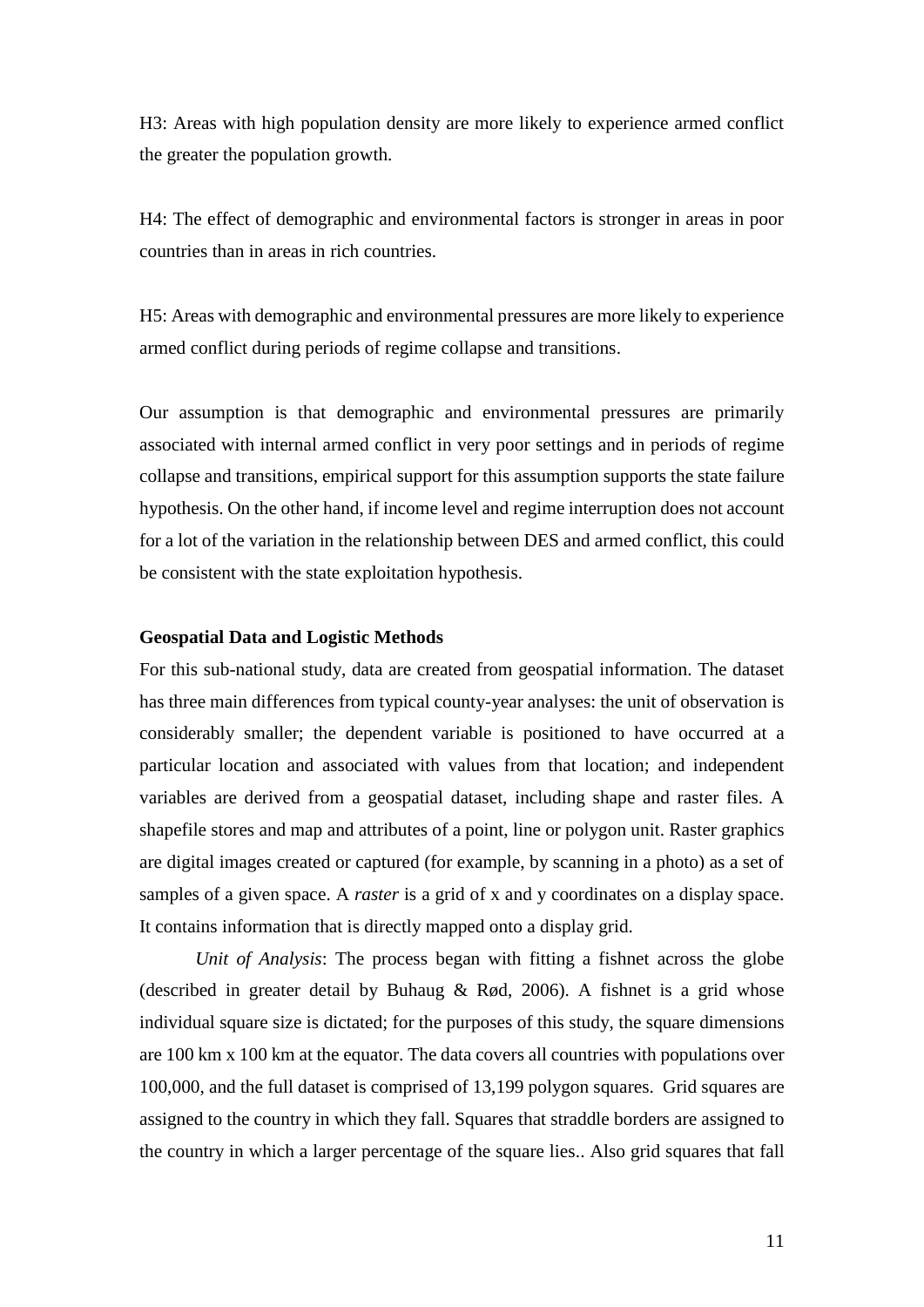within oceans, seas, or polar extremes are excluded from the analysis<sup>5</sup>. Squares are assigned data values from both raster and shape files. With rasters, which often come with a 1km data resolution, information is aggregated up to the size of the square. Shapefile data are either national or sub national. While we only have one observation per unit, some of our variables also capture important aspects of change, most notably population growth and land degradation. We create a sample of the total dataset based on low income to retest models as research has alluded to low income states being in a particularly susceptible position for conflict due to dependence on natural resources and the adaptability of state infrastructure to deal with scarcity issues.

We limit the conflicts observed to civil conflicts from 1990 to 2004 as the geospatial explanatory variables we use in the analysis were collected during or after 1990.The number of conflict squares is based on the Uppsala/PRIO conflict location latitude and longitude coordinates. Although all conflict points in the Uppsala/PRIO set are assigned a scope denoting the entire extent of the conflict the scope is, by design, a circle around the point. In reality, conflicts often do not conform to this circular measure. We chose a radius of 300 km from the conflict point as we assumed this would properly denote a 'conflict zone'. This is still problematic as the Uppsala/PRIO location is an aggregate measure of the center of the larger conflict, so the actual location of the fighting is not directly represented (see Buhaug & Gates, 2002; Strand et al., 2004). However, the majority of conflicts had a radius of 300 km or fewer, and therefore we account for the majority of definite fighting locations. All 585 conflict point coordinates are automatically assigned a radius of 300 km, resulting in 1,907 conflict squares. If a square within the set 300 km radius falls inside a neighbouring country, it is excluded from the conflict zone. Illustration 1 displays a hypothetical conflict zone set upon grid square.

Illustration 1: Conflict Zones Upon Grid Squares

<sup>&</sup>lt;sup>5</sup> Grid squares that fall within lakes within countries are effectively excluded as null values from other geospatial data is factored out of final models.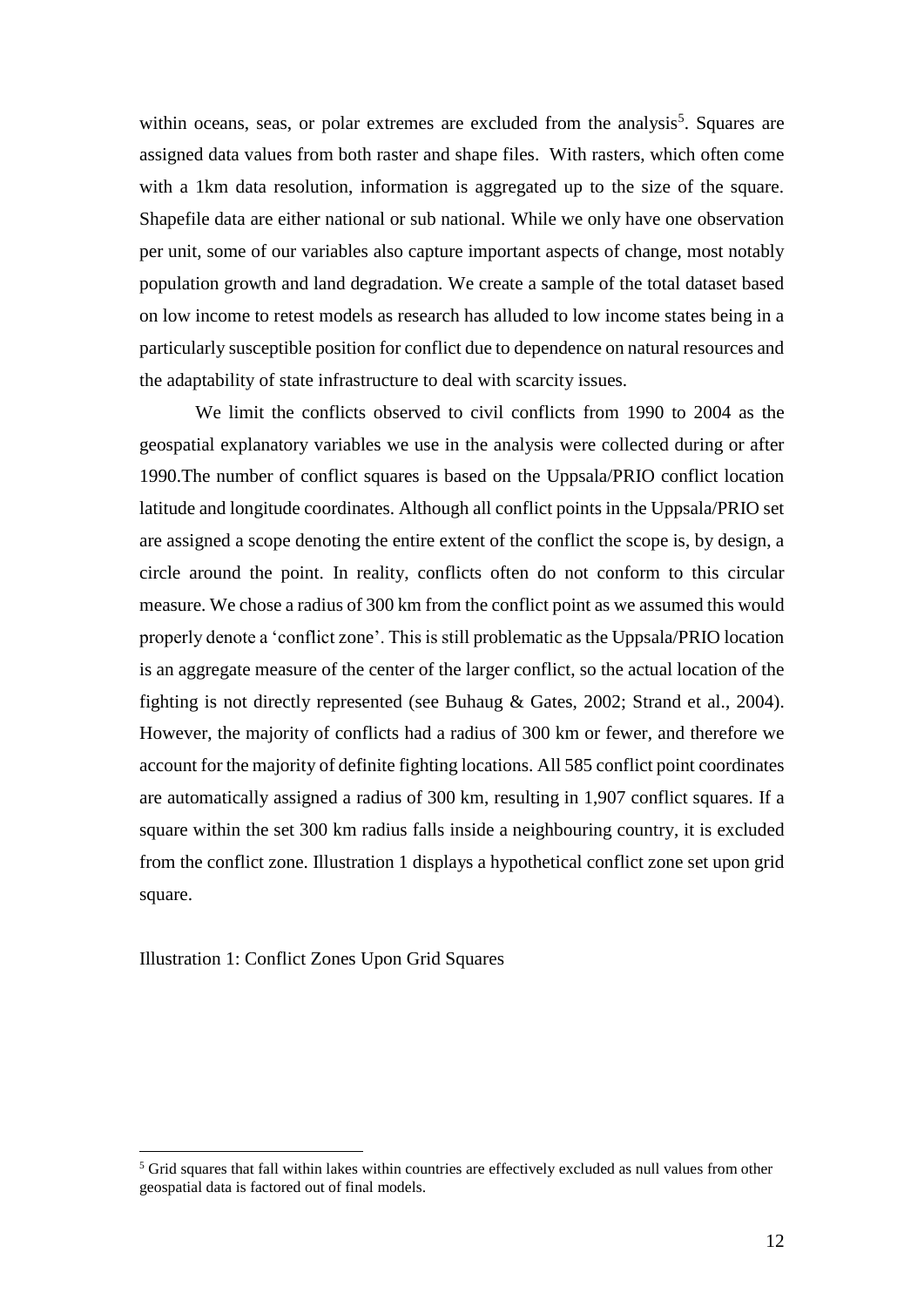

In applying a radius feature, contiguous grid squares falling within the conflict zone are coded as conflict observations within the dataset. Since the purpose of this analysis is to determine the effects of population and environment on conflict, and the unit of analysis is a spatial location, these multiple observations do not breach statistical analysis norms. Typically a spatial lag variable for neighboring conflict would be included as an independent variable. Through our radius feature, we account for characteristics of neighbouring squares in the dependent variable. Additional controls for the effects of conflict in neighboring squares are therefore unnecessary (see Hegre & Raleigh, 2006 for a discussion of spatial autocorrelation in gridded analysis).

# *Raster Data<sup>6</sup>*

Geospatial data allow for innovative, in-depth theory testing as data is often collected at a local level; yet these data are infrequently used in political analysis. Using raster data requires translating raster values from an image (JPEG, TIN, or BIL) into a form by which values can be extracted (georeferenced and projected) and, in turn, creating meaningful interpretations for the values (transforming legend categories). Transforming and applying raster data with values recorded at 1km units to 100km x 100km polygon squares involves choosing an aggregation type. The program Spatial Analyst relays information on the minimum, maximum, mean, standard deviation, sum, range, majority and minority values at the kilometer as it is aggregated to the 100km square. We choose 'majority' as it was the measure which best represented the local conditions- for example, if five kilometers of a 100km square were densely populated

<sup>6</sup> All raster data used in this analysis came from UNEP (2005). The GEO Data Portal, as compiled from the United Nations Environment Programme. [http://geodata.grid.unep.ch](http://geodata.grid.unep.ch/)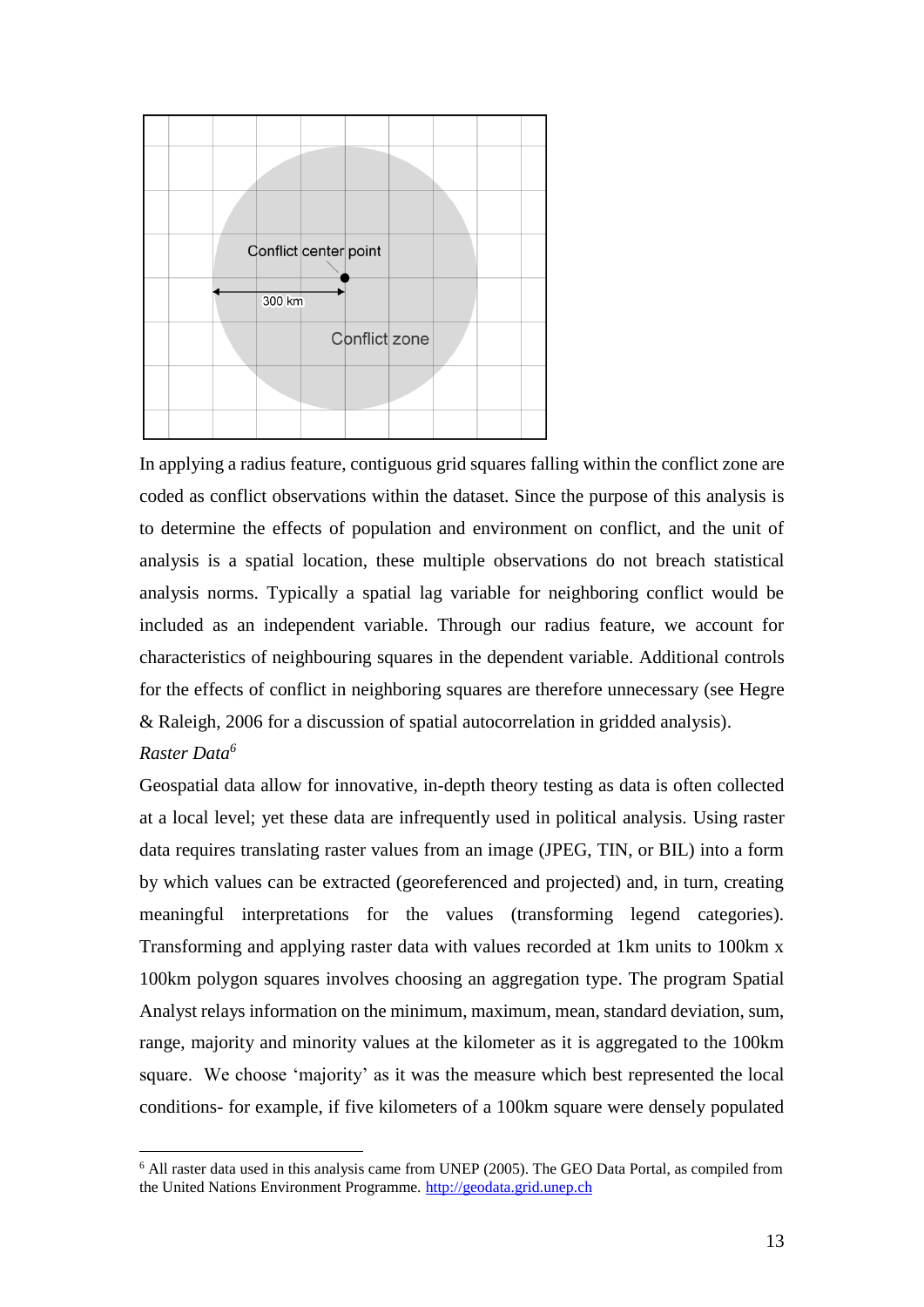(and therefore recorded with a higher number), but the remaining 95km were quite sparsely populated (and therefore with a lower density score), this majority measure would note that most of the square is actually sparsely populated. Other measures would distort the reality on the ground.

*Human Induced Soil Degradation:* The measure of soil degradation throughout the world was commissioned by The International Soil Reference and Information Centre (ISRIC) for the United Nations Environment Programme in 1990. The information of soil degradation is based on questionnaire answers from numerous soil experts throughout the world. Each measure combines type, degree, extent, cause and rate of soil degradation. Based on such measures, each kilometer of land was classified by the level of degradation ranging from 1 (no or very low degradation) to 4 (very high). Areas of greatest soil degradation include the tip of South Africa, swaths of the northern Sahel belt, Central America, sections of East and Central Europe and large portions of East and South East Asia.

For the purposes of this statistical analysis, we constructed a set of four dummy variables where land which is categorized as having no or very low levels of degradation is the reference category with 4644 observations, squares with low level degradation account for 2190 observations, medium to high levels of land degradation are 5560 observations and very high levels of degradation are a separate category containing 805 observations. Areas with no information on degradation were factored out. Interaction terms between medium and high levels of degradation and population growth were created to determine the influence that higher than average population growth in higher than average areas of degradation have on conflict. In additional, interactions between medium and higher levels of degradation and political instability are added to establish whether, in times of political upset, rebels may seize the opportunity to redress land degradation grievances against the government.

*Easily Available Fresh Water* – this TERRASTAT<sup>7</sup> measure notes the amount of stored soil moisture easily available to crops. To quote the metadata:

'This is an indicator for the amount of stored soil moisture readily available to crops. The water retention at 2 bar suction is used to separate easily available water (EAV) from water which is more tightly held at higher suctions and difficult to abstract, especially from deeper subsoils; and in the use of a conceptual model of effective rooting depth.' [\(http://geodata.grid.unep.ch/page.php\)](http://geodata.grid.unep.ch/page.php)

<sup>7</sup> TERRASTAT I Global GIS Databases were created as part of the Poverty and Food Insecurity Mapping Project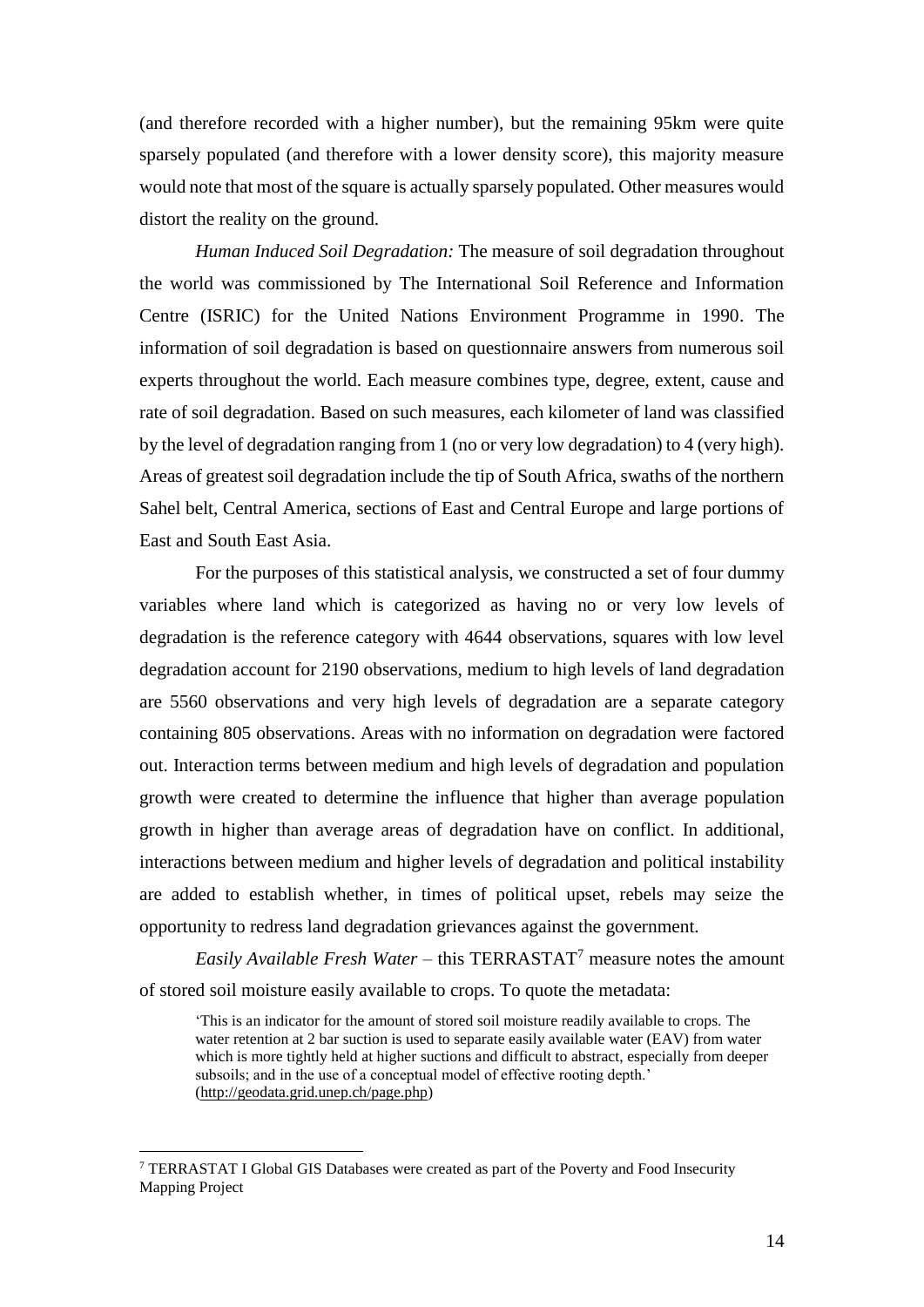The data is collected at the level of 1km at the equator. The values range from 1 to 255 in the georeferenced raster. The legend clearly notes types of lands and the water variation within those types. The lowest point in the scale is for lands with less than 20mm of available water; the highest point refers to lands with over 120mm of available water. There are "wetlands" in each catagory of land where the maximum amount of expected water is found. Translating these values into a usable measure for statistical analysis results in one scale variable distinguishing water scarcity into five categories; '0' for very high levels of access to available water, '1' for land with high levels of available water, '2' for medium access to available access, '3' for low access to available water and '4' for dry land. To avoid bias based on unclear categorization of raster values, only polygon squares with clear and distinct water level values are used in the final analysis. With 329 null values factored out, the pre-sampled dataset includes 1793 squares at '0'level, 1982 squares at level '1', 7063 squares at level '2',1868 squares at level '3' and 493 squares at level '4'. The raw data and further description are available at <http://geodata.grid.unep.ch/> under 'Easy Available Water'.<sup>8</sup> An interaction term with population growth was constructed to test for indirect effects of water scarcity in areas with higher than average population growth. A separate interaction between water scarcity and instability was created to address whether political shocks may enhance the effect of water scarcity in causing conflict.

*Population density* – CIESIN has two population measures (1990 and 1995) at a 1 km level (CIESIN et al., 2004). Both are used to create an index of population growth and density in each square. Population count of people per square kilometer is represented as an increasing density score (see Appendix 1). All null values are factored out of final models. Differences between 1995 and 1990 estimates determine population growth during this time; approximately 18% of all squares experienced change over this period. An interaction variable between population density and population growth is created to reveal whether areas of high density and high growth are particularly susceptible to conflict.

#### *Country Level Data*

<sup>8</sup> Source: UNEP (2005). The GEO Data Portal. United Nations Environment Programme. http://geodata.grid.unep.ch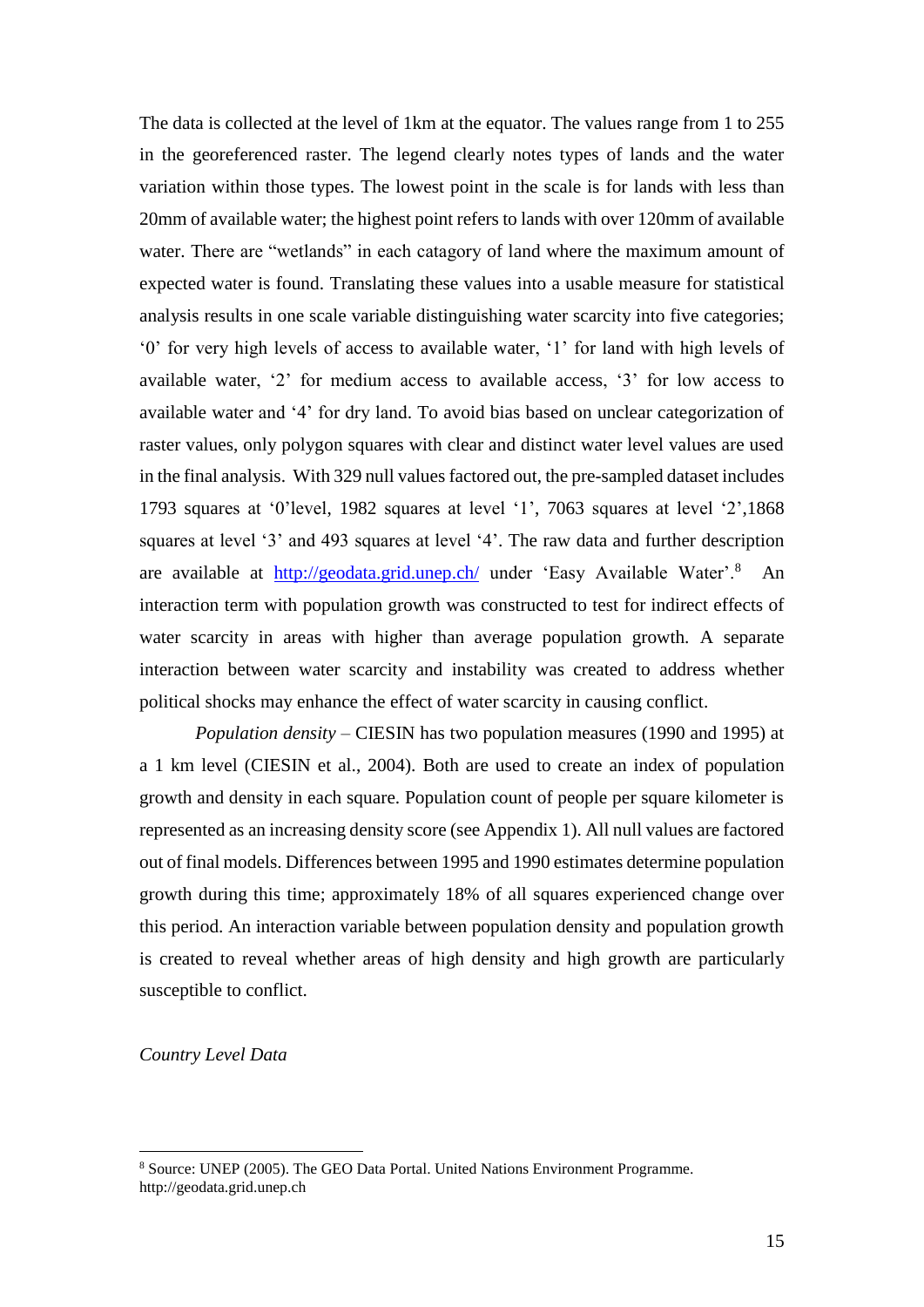Each polygon square of the fishnet is situated within a country and assigned country level information for GDP and Polity scores dating from 1990 (collected from Fearon & Laitin, 2003). If 1990 information was not available, as is the case with a number of post-Soviet states, 1991 estimates are assigned. A squared Polity term was generated to account for a possible inverted U-shaped relationship between regime type and armed conflict (Hegre et al., 2001). We constructed a dummy variable for political instability for the period of investigation. This variable takes the value '1' if the original Polity IV dataset (Marshall & Jaggers, 2005) codes the country as having experienced a transition (-88) or an interregnum (-77) during the 1990 through 2004 period and '0' otherwise. Finally, we measure the type of political change based on polity movements in two fiveyear intervals from 1990 to 1995 and from 1995 to 2000. We distinguish whether the government of each state has become more democratic or more autocratic. Both of these measures elucidate the political context in which opportunity or grievance based violence may occur.

Annual GDP scores are logged for interpretation and less bias at the extremes. GDP scores can be considered an acceptable proxy value for 'state capacity' or 'state adaptability' as in relation to all other states within the model, states with different income levels will vary in the funds directed towards state infrastructure and adaptive capabilities (e.g. sustainability programs), while people in low income states are more dependent upon agriculture.<sup>9</sup>

#### *Method*

 $\overline{a}$ 

After GIS data conversion, the dataset is capable of being used in a standard statistical program. The analysis method is ordinal logistic regression, where the dependent variable is conflict and the unit of observation is the grid square. Due to the size of the

<sup>9</sup> While we are primarily interested in capturing the national-level effect of income in this paper, disaggregated income data that are now starting to become available may allow for later testing of the impact on conflict by the local interplay of environmental and economic factors. Two sub national welfare indicators are already available; the CIESIN poverty data based on infant mortality with global coverage at a 770km x770km resolution, and the Geographically Based Economic Data (G-Econ) which calculates a 'Gross Grid Income' where grid cell resolution is 1 degree latitude and longitude at the equator. These sub national datasets have become available only recently, and there are two main reasons that they are not used in this analysis. First, it has not been feasible to incorporate additional geospatial information at a late stage in the process with the current paper. Second, these data have not been used for analysis purposes previously, and their reliability remains unknown. Details from G-Econ caution that data on developing countries is calculated from less than dependable indicators, resulting in unreliable estimates.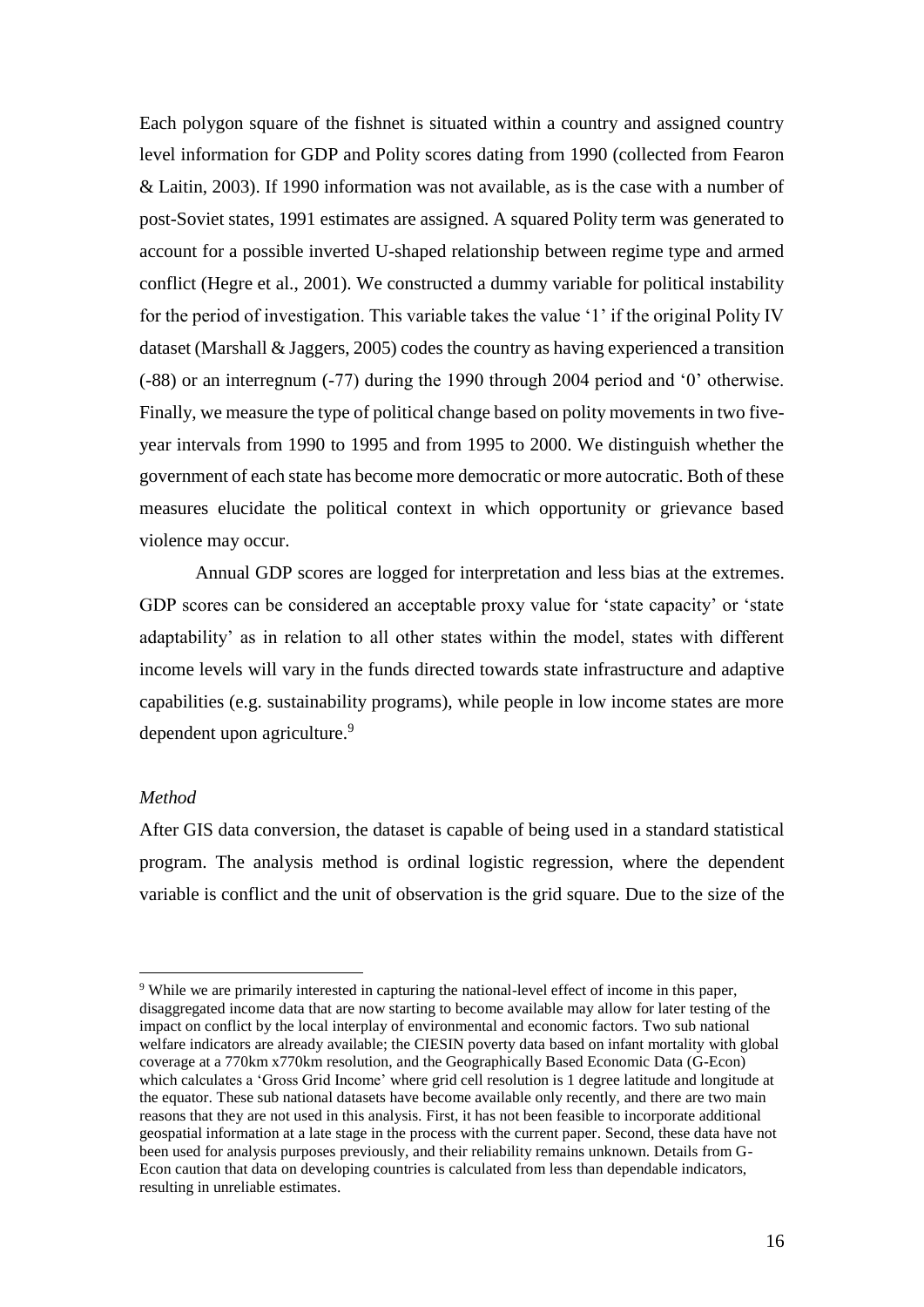dataset significance is often overestimated; all models are bootstrapped to ensure standard errors and coefficient estimates are robust.

# **Results**

#### *All Countries*

In Model 1, we consider the risk of conflict when land degradation, water scarcity, population pressure and interactions are accounted for in the full sample. For ease of interpretation, results will be presented as logged odds or additional percentage risk from the base risk of conflict, which is estimated by exponentiating the constant term. The base risk for conflict in Model 1 is 2%. The results maintain that in the absence of population growth, increasing levels of land degradation are positively related to conflict; low levels of degradation, albeit not statistically significant, increases the risk of conflict to 2%, medium levels to 3% and high levels to approximately 4%.

The water scarcity variable is positive and significant, at the highest level of water scarcity the added risk of conflict is approximately 6% when population growth is zero. The effect is exacerbated by population growth. Only in areas of extensive water pressure and the highest levels of population growth does the additional risk of conflict strongly increase to 37%. Although the additional conflict risk due to the interaction between very high levels of water scarcity and very high population growth is quite large, it is important to note that the likelihood of an area experiencing both extremes is very low, and that conflict risks at lower levels of both variables are negligible. The interaction terms between degradation and population growth which are assumed to capture the multiple stressors of demographic and environmental factors are highly insignificant.

Population density is positively and significantly related to armed conflict, as in all later models. At lower levels of population density, the additional risk of conflict ranges from 2 to 6%; however at the highest levels of population density, the additional risk reaches 30%. This relationship is a common finding in all civil war studies. While density is frequently used as a proxy for land scarcity in cross-country studies, it cannot serve a similar purpose in sub-national studies of small units like this. Conflicts obviously occur where there are people, and there are several reasons why we should expect that they occur where there is a certain threshold of concentration. Hegre & Raleigh (2006) discuss thoroughly the effect of population concentration in disaggregated armed conflict studies, and point to the fact that population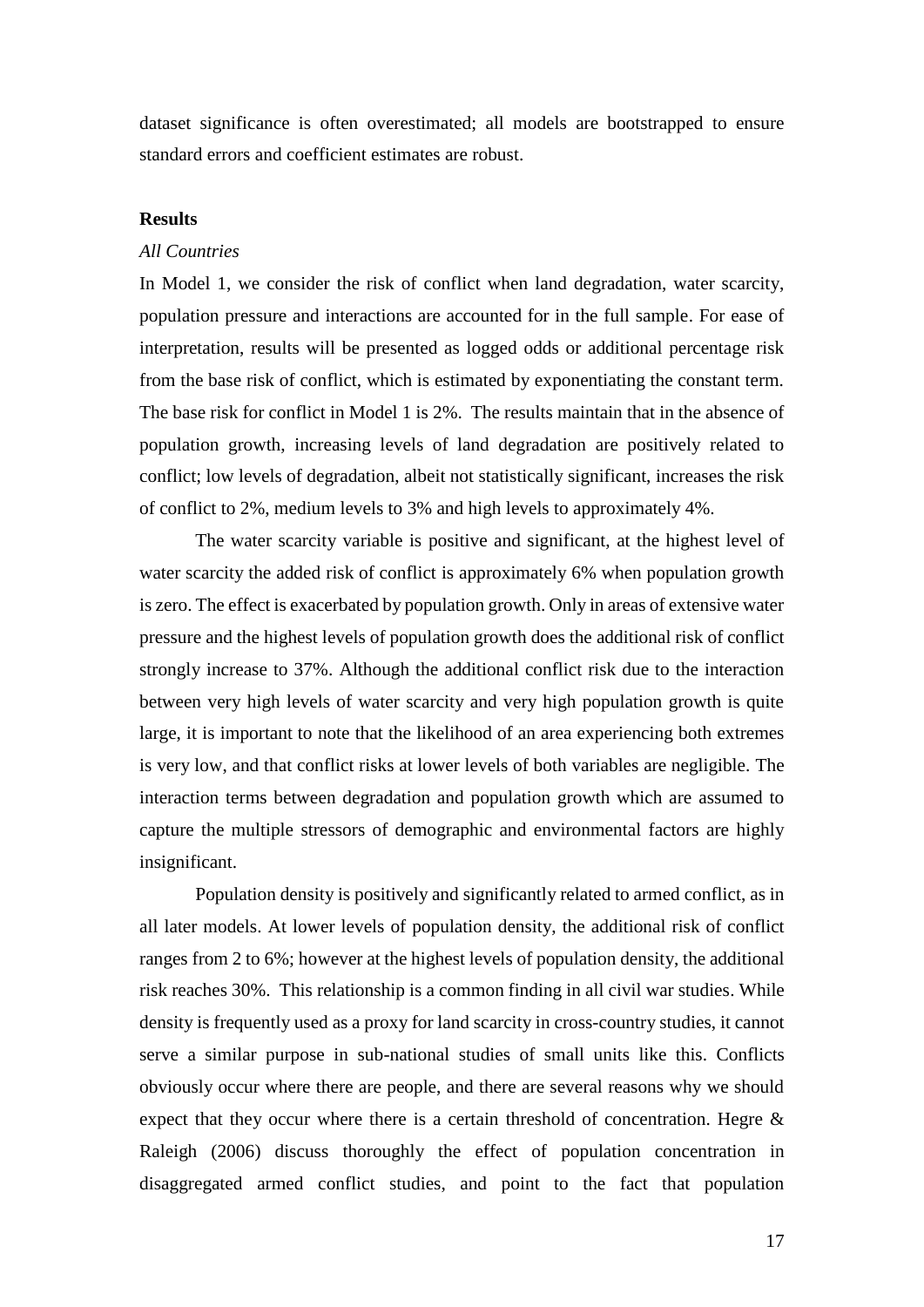concentrations may help solve coordination problems and ease recruitment to rebel organizations, rebels wish to target areas that can provide supplies and a taxation base, and finally that rebels wish to target areas that are valuable to the government, which often tend to be populous locations. Buhaug & Rød (2006) found that population density was neither a statistically significant predictor of conflicts over government nor of conflicts over territory in a study of sub-Saharan Africa using a similar design as this study.

As population density is quite clearly the strongest indicator thus far, Model 1 captures the various mechanisms by which population growth may exert influence on the risk of conflict. Although actual population density is a strong indicator, absolute growth is only when interacted with absolute population levels. Areas where the population stresses are high due to high levels of both population growth and density, experience an increased risk of civil conflict. The magnitude of the effect is minimal, however, at increased odds of 1.03. Although this basic model does not provide a strong assessment of the factors contributing to civil conflict risk, it is clear that of all demographic and environmental stressors assumed to be correlated with conflict, population density is the strongest and most consistent factor. But, as noted above, population density cannot be automatically assumed to relate to an environmental crisis; it can also proxy multiple other aspects of conflict such as rebel strategy, motive, or economic resources (Hegre & Raleigh, 2006).

Model 2 tests the impact of intervening socio-economic and political variables when considered with degradation and water availability indices. This model displays a substantial degree of improvement in estimation resulting from the inclusion of socioeconomic and political variables. As is underscored in many previous studies of civil war, high levels of GDP is strongly related to lower levels of armed conflict. At the lowest income level, the risk of conflict is 5%, which corresponds to the base risk of Model 2. With increasing income levels, the risk of conflict decreases to less than 1%. The impact of political institutions is also pronounced. Complete autocracies or democracies have a slightly lower risk, with a higher risk associated with autocratic governments, a finding in line with the inverse U scenario outlined by Hegre et al. (2001). Yet the instability of political institutions in the post Cold War period points to a marked increase in the risk of armed conflict in states that have moved towards autocracy, while the movement toward democracy is insignificant. The risk of conflict in unstable states increases to 11%, and states with movements toward autocracies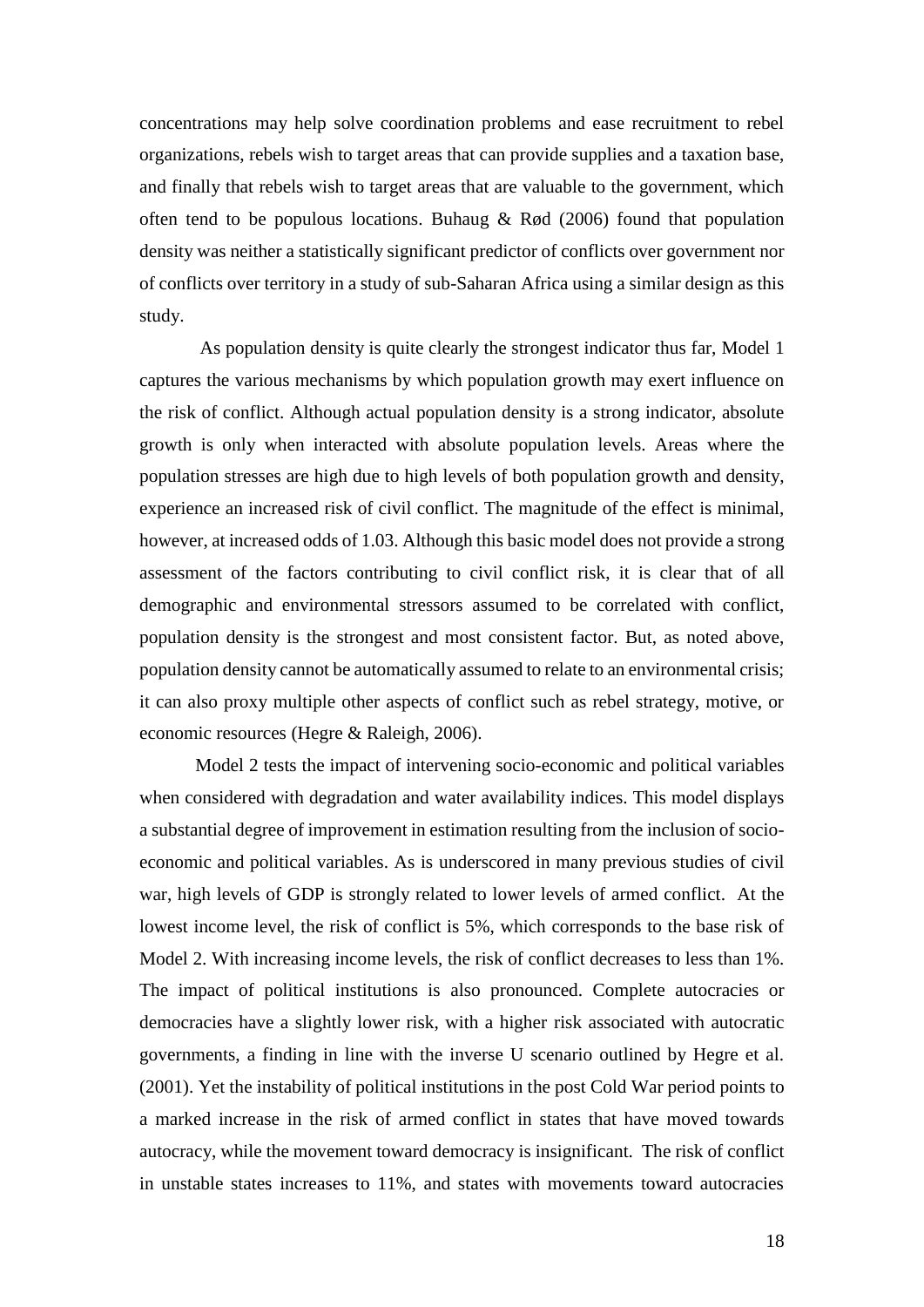experience a 12% risk. In addition, the increased possibility of armed conflict due to autocratic changes is one of the strongest findings in this socio-economic model; only population values influence the risk of armed conflict more.

The signs and significance of demographic and environmental variables are similar to Model 1. Medium and high levels of land degradation are both positive and significantly related to conflict, indicating that when all other variables are at their mean, low or no degradation squares experience less than a 5% risk of conflict, while squares with very high risk have an additional 3% risk over very low degradation squares. As low levels of land degradation do not have an increased risk of armed conflict over areas with no degradation, this is evidence for a threshold effect on risk at medium levels of degradation that does not continue to increase steeply at higher levels of degradation.

Decreasing levels of freshwater availability are associated with higher risks of conflict, although similarly to land degradation, this is not mediated by population pressure or instability, as interactions with political instability display results counter to our expectations (Model 2). Instability is interacted with degradation and scarcity to determine whether, in times of institutional upset, rebel groups seize the opportunity to redress ecologically motivated grievances against the government. This does not seem to be the case as all instability interactions are insignificant, with the exception of the negative relationship between instability and water scarcity. This means that in areas with great water scarcity, the impact on conflict from the highly significant political instability variable is slightly weakened<sup>10</sup>.

Model 2 allows us to reiterate the importance and strength of GDP, population density and the instability and direction of autocratic political change. With the inclusion of political and economic variables, the fit and strength of these models has increased substantially. The impact of demographic and environmental factors on conflict is not removed, but they appear to play a lesser role.

Income and political instability picks up a considerable amount of variance, but does not appear to account for much of the variance explained by demographic and environmental factors as one should expect from the state weakness argument.<sup>11</sup> This

 $\overline{a}$ 

 $10$  However, this result is not robust. If all squares comprising Niger are removed, amounting to only 1.6% of the sample, the interaction between water scarcity and instability is clearly statistically insignificant.

 $11$  While not shown here, if we introduce the economic and political control variables in Model 1, the results for the demographic and environmental variables are largely the same.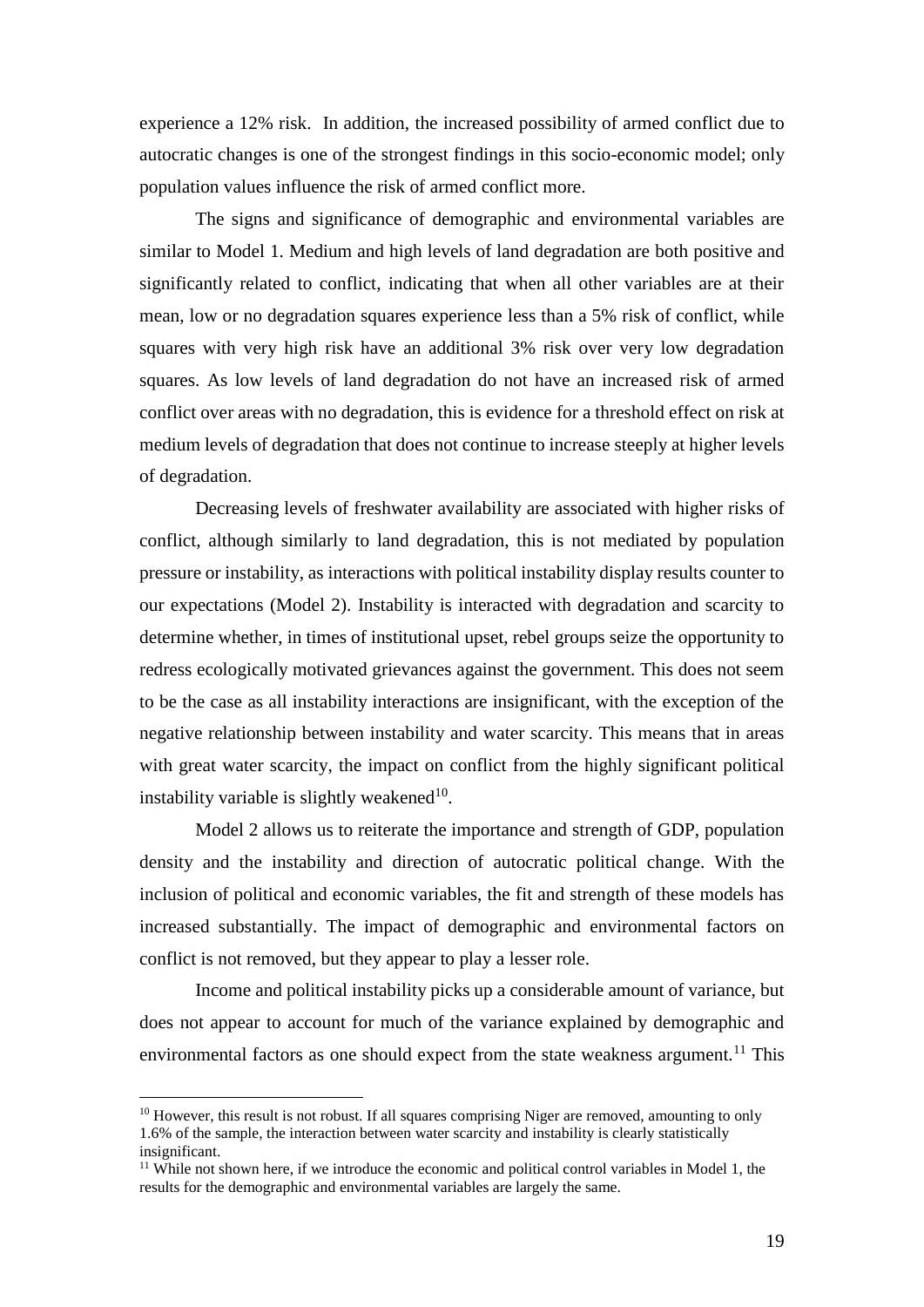may suggest that resource scarcity is not so dependent on the political and economic context as suggested in the literature. To address the issue further, we split the sample in two halves based on per capita income. According to the state weakness hypotheses, we should expect to see that demographic and environmental factors would have a stronger impact on conflict behavior then in the low-income sample.

#### *Low- and High-Income Subsets*

The full global models suggest that demographic and environmental factors contribute to the risk of conflict, but we have not been able to statistically identify any intervening political and economic variables. Yet the demographic and environmental factors we hypothesize to operate on the local level are assumed to be a function of poorer economies, unstable political institutions and population pressures. Generally, poor and developing countries are more dependent on primary production, and may have stronger reactions to resource scarcity as a result. Often, popular accounts of conflicts in developing states are framed in terms of environmental pressures or resources, e.g. depictions of the Rwandan genocide as a result of population pressure, Darfur as a land security/water issue or the Democratic Republic of Congo conflicts as a prolonged criminal resource war. These arguments tacitly engage an insecurity argument, and presume violence to be a result.

To further test whether the relationship between politico-economic variables and environmental factors is significantly different in a developing context, the global sample is divided into two income subsets: a lower income set of the bottom two quartiles based on 1990 GDP scores, and an upper income set of the top two quartiles. The distribution of variables in this sub sample is distorted. Conflict observations in the lower income subset (6,901 squares) are considerably higher than the total dataset, with 1,644 conflict squares out of 1,907 observations – 24% of the low income sub sample is conflict squares. The higher income sub sample includes 6,298 squares, of which approximately 5% or 263 are conflict squares. Political instability is generally a phenomenon of low income states. Less than one percent of the higher income sub sample experienced political instability during the 1990s. For that reason, this variable falls out of the higher income sub sample, as do any interactions with it.

As Models 3 and 4 demonstrate, the relationships between demographic and environmental variables and conflict risk are certainly mediated by income levels. Contrary to general assumptions, degradation and scarcity variables are uniformly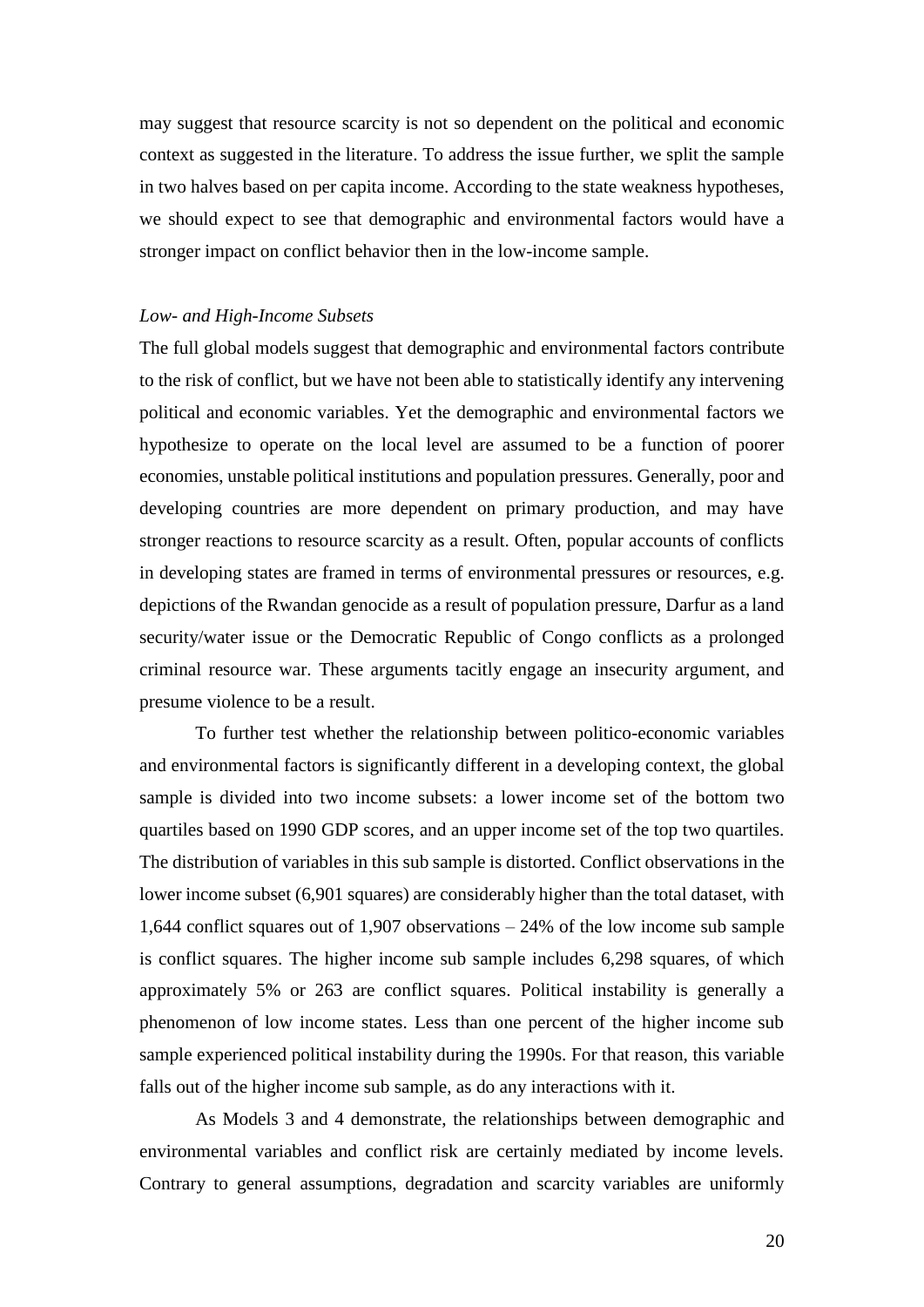positively and significantly related to conflict in the higher income sample, while the relationships are of mixed significance and sometimes even contrary to our expectations in the lower income sample. Only water scarcity, population density and the interaction between population growth and density are associated with armed conflict in poorer states, while in wealthy states, all levels of degradation increase risk, as does water scarcity and population density. These relationships are independent of any mediating influence, as all interactions with population growth are insignificant. The results are generally similar after the inclusion of political and economic variables and interactions (Models 5 through 8).

We suspected that the unexpected results in the high income sub sample were driven by individual conflictual states. That indeed seems to be the case, as the results are extremely sensitive to country omissions. If Russia is omitted from Model 3, low and medium degradation as well as water scarcity become clearly insignificant, and interaction terms retain their insignificance. The positive influence of high degradation is driven by twenty-nine high degradation squares in Iraq, Serbia and Mexico (the latter with only two). Further, if either Spain or Mexico is omitted, the water scarcity variable becomes insignificant. Omitting other countries does not have any significant impact on the results.

With the addition of political and economic variables into both samples (Models 5 and 6), a number of the same relationships uncovered in previous models hold for low income states: the dominance of political institutions and the importance of population density. Only in the low income sub sample does GDP exert a strong influence of conflict risk; this may relate to a threshold effect, with increasing levels of GDP in lower income states diminishing the risk of armed conflict, but after reaching a mid level threshold (50% quartile in this case) the effect of increasing GDP is negligible. Both movements towards autocracy and democracy have a more pronounced effect in the wealthy sample. In the lower income sample, a movement toward more autocratic institutions increases the risk of conflict to 19%, while a movement to democracy is insignificant. Instability retains a strong influence in the lower income subset, almost doubling the risk of conflict to 21%. This variable does not seem to make demographic and environmental variables more important, however; all interaction terms are clearly insignificant.

In Model 6, showing the low-income sample with political end economic control variables, the medium and high degradation level variables are statistically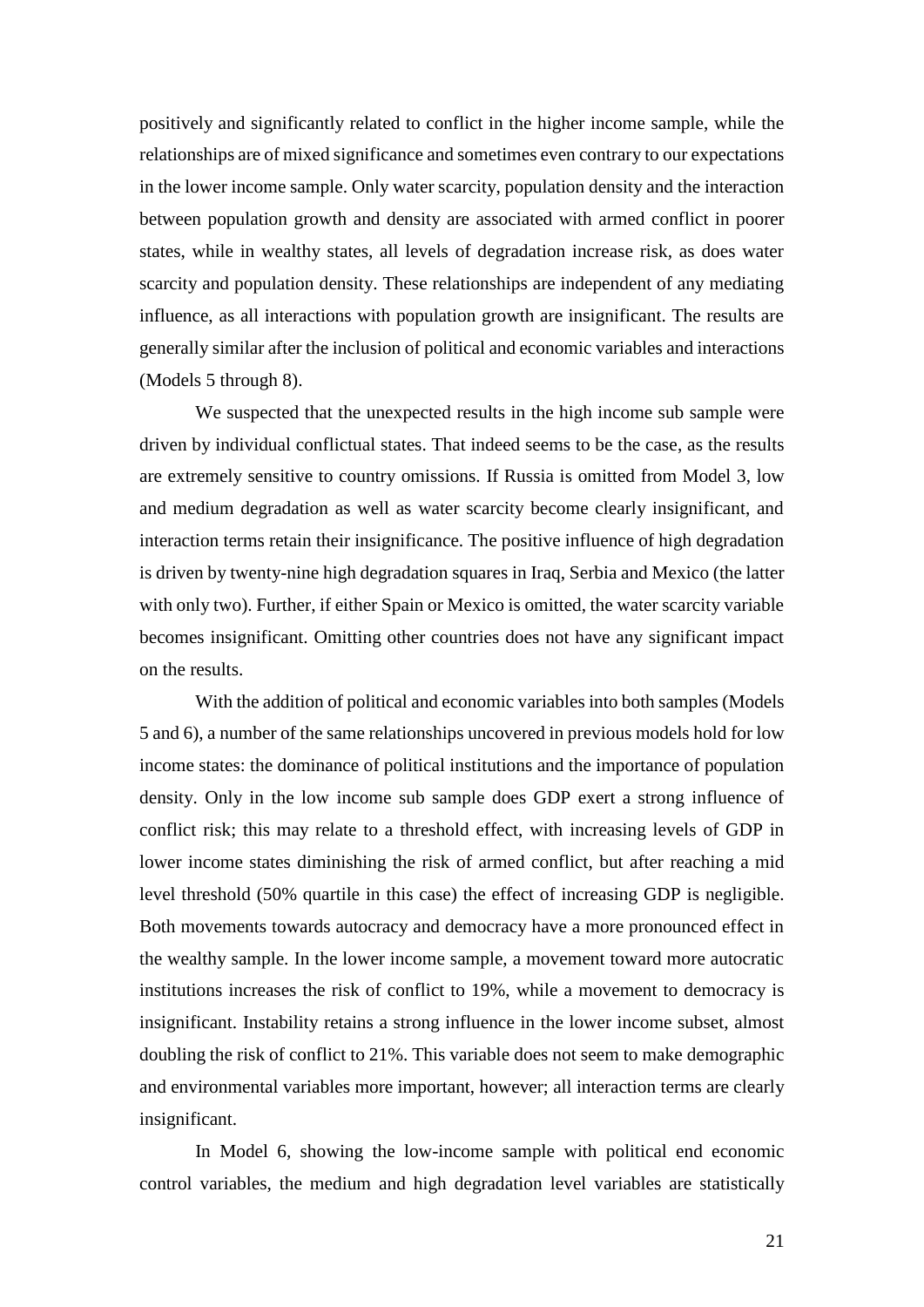insignificant and areas with low levels of degradation are less susceptible to conflict. Water scarcity, in the absence of population growth, slightly increases the risk of conflict from 1% at lowest levels to 4% at highest levels. Population density again exerts a skewed influence on risk. At low and medium levels, the risk of conflict due to density varies from 13% to 27%. However, at its highest level, the risk of conflict exceeds 64%<sup>12</sup>. This result speaks to importance of local population concentrations on conflict probability.

It is clear that the impact of population growth is mediated via other variables, most notably population density. At the highest levels of both, the risk of conflict more than doubles. However, less than 20% of the sample is coded as having experienced significant population change from 1990 to 1995, so the likelihood that an area experiences both high density and high growth is very low. The interaction between population growth and high levels of water scarcity also significantly increases the risk of conflict. This result, along with other demographic and environmental results for this model, should be considered with two caveats. Grid squares in Niger are driving the result between water scarcity and population growth; its omission from the model renders this interaction clearly statistically insignificant. Further, although the additional risk from population growth interacting with environmental variables varies from insignificant to pronounced, squares with the combination of high population growth and the highest levels of degradation, scarcity and density are unlikely or rare occurrences, calling for considerable caution when interpreting the results.

In fact, it remains that all low-income sample models  $(4, 6,$  and 8) show very consistent results despite the gradual inclusion of interaction terms and control variables. Growth interacted with water availability and population pressures increase the risk of conflict, while the traditional national-level explanations of GDP, political institutions and the sub national population density account for a considerable amount of conflict across states. The inclusion of economic and political control variables in Models 6 and 8 do not alter the impact of any of the demographic and environmental variables from Table 4. This runs counter to our expectation that state weakness variables would capture some of the variance explained by resource scarcity variables. For all intents and purposes, models on the low-income sub-sample speak to the relative

 $12$  As population density is an intervening variable in this model, these results should be considered as the additional risk percentage of density at levels of zero growth.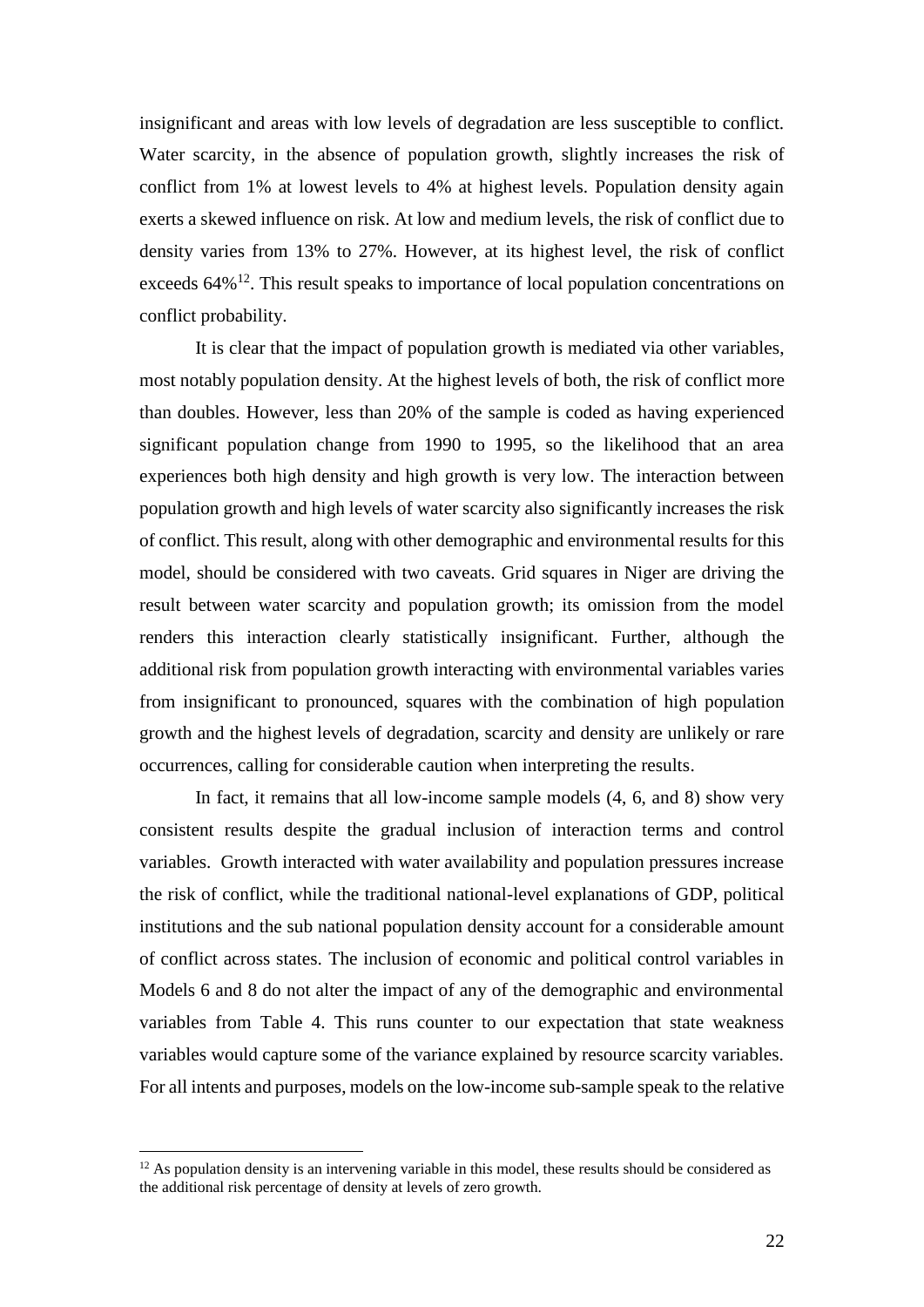insignificance of demographic and environmental pressures for conflict behavior in those areas that should, according to the resource scarcity perspective, experience the most pronounced effects.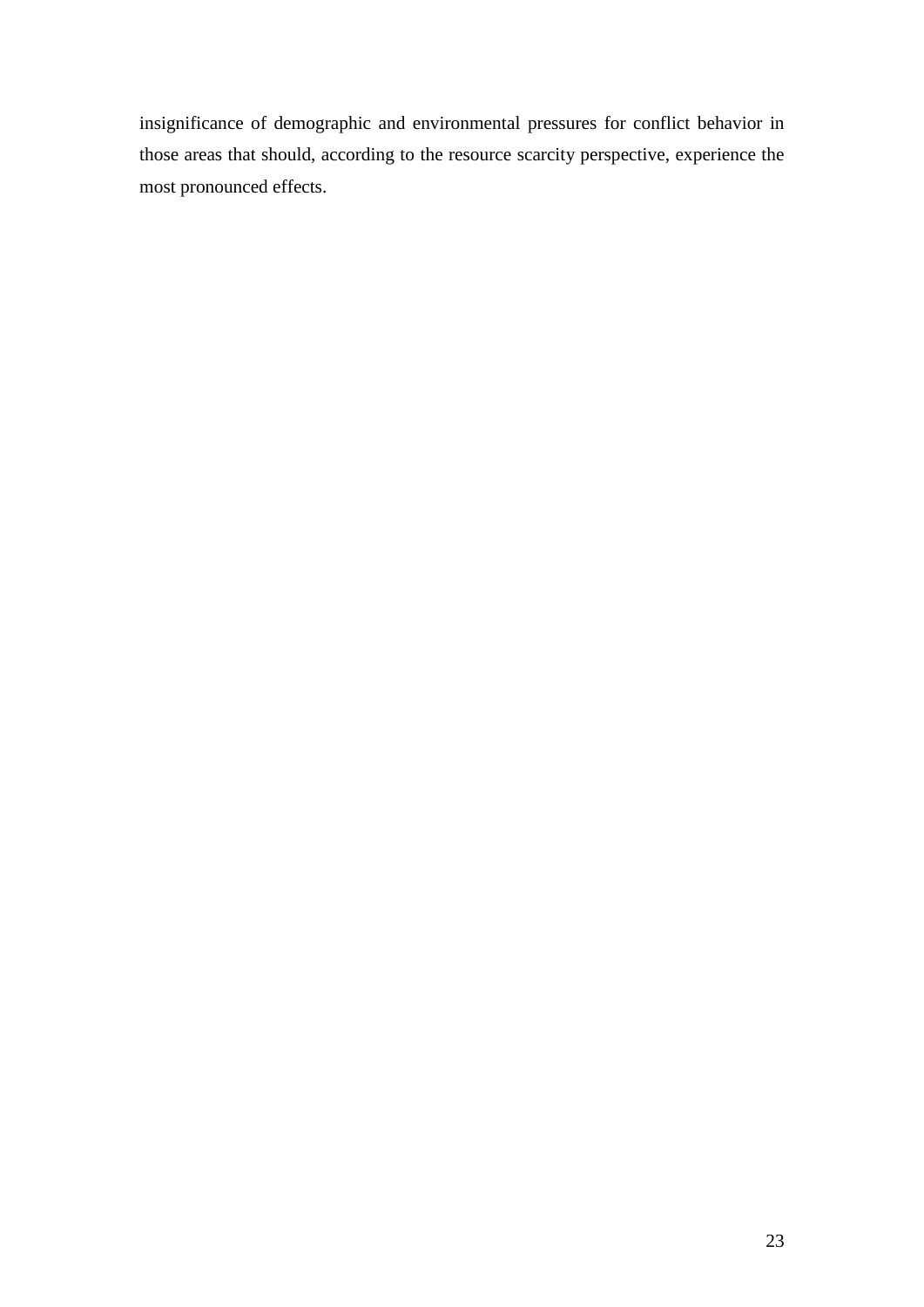|                                          | Model 1<br>Degradation       | Model 2<br>Political &                    | Model 3<br>Degradation       | Model 4<br>Degradation | Model 5<br>Political &                    | Model 6<br>Political &            | Model 7<br>Political &                         | Model 8<br>Political &                        |
|------------------------------------------|------------------------------|-------------------------------------------|------------------------------|------------------------|-------------------------------------------|-----------------------------------|------------------------------------------------|-----------------------------------------------|
|                                          | Models<br><b>Full Sample</b> | Economic<br>Factors<br><b>Full Sample</b> | Models<br><b>High Income</b> | Models<br>Low Income   | Economic<br>Factors<br><b>High Income</b> | Economic<br>Factors<br>Low Income | Economic<br>Interactions<br><b>High Income</b> | Economic<br><b>Interactions</b><br>Low Income |
| Low Level Degradation                    | .108(.084)                   | $-.123(.093)$                             | $.127(.232)***$              | $-217(.094)$ **        | $1.12(.245)***$                           | $-.477(.103)$ ***                 | $1.13(.245)***$                                | $-452(.103)***$                               |
| Medium Level<br>Degradation              | $.217(.067)$ ***             | $.286(.079)$ ***                          | $1.10(.202)$ ***             | $-.053(.076)$          | $1.17(.212)$ ***                          | .050(.081)                        | $1.19(.211)***$                                | .049(.090)                                    |
| Very High Level<br>Degradation           | $.568(.100)$ ***             | $.435(.126)***$                           | $2.16(.266)$ ***             | .049(.111)             | $1.74(.281)$ ***                          | $-.060(.118)$                     | $1.75(.281)***$                                | .048(.145)                                    |
| Local Water Scarcity                     | $.274(.028)$ ***             | $.136(.035)***$                           | $.181(.066)***$              | $.118(.035)***$        | $.162(.071)$ **                           | $.095(.038)$ **                   | $.160(.071)$ **                                | $.075(.043)*$                                 |
| Pop Density (1990)                       | $.273(.011)$ ***             | $.263(.014)$ ***                          | $.302(.026)$ ***             | $.188(.015)$ ***       | $.336(.030)$ ***                          | $.239(.017)$ ***                  | $.334(.029)$ ***                               | $.233(.016)$ ***                              |
| Population Growth                        | .016(.064)                   | $.143(.025)***$                           | .136(.138)                   | $-.124(.089)$          | .167(.152)                                | $-.136(.094)$                     | $.154(.046)$ ***                               | $.131(.031)$ ***                              |
| Logged GDP (1990)                        |                              | $-.753(.039)$ ***                         |                              |                        | $-.285(.250)$                             | $-.723(.058)$ ***                 | $-.283(.250)$                                  | $-.724(.058)***$                              |
| Polity                                   |                              | .004(.005)                                |                              |                        | $-.097(.012)$ ***                         | $.025(.005)$ ***                  | $-0.097(0.012)$ ***                            | $.025(.005)$ ***                              |
| Polity squared                           |                              | $-.008(.001)$ ***                         |                              |                        | $.026(.004)$ ***                          | $-.013(.001)$ ***                 | $.026(.004)$ ***                               | $-.013(.001)$ ***                             |
| Instability 1990s                        |                              | $.728(.192)$ ***                          |                              |                        | n/a                                       | $.784(.084)***$                   | n/a                                            | $.500(.202)$ **                               |
| Movement to Autocracy                    |                              | $.857(.089)$ ***                          |                              |                        | $3.20(.335)***$                           | $.588(.104)$ ***                  | $3.17(.333)$ ***                               | $.574(.105)***$                               |
| Movement to<br>Democracy                 |                              | $-.021(.070)$                             |                              |                        | $2.80(.415)$ ***                          | .109(.076)                        | $2.77(.415)$ ***                               | .096(.076)                                    |
| Population Growth*Pop<br>Density         | $.019(.007)$ **              |                                           | .003(.014)                   | $.030(.012)$ **        | .010(.017)                                | $.031(.013)$ **                   |                                                |                                               |
| Population Growth*<br>Water Scarcity     | $.067$ $(.020)$ ***          |                                           | .031(.034)                   | $.061(.029)$ **        | .038(.038)                                | $.058(.031)*$                     |                                                |                                               |
| Population Growth*<br>Medium Degradation | $-.056(.052)$                |                                           | $-.124(.096)$                | .043(.076)             | $-.202(.117)$ *                           | .033(.082)                        |                                                |                                               |
| Population Growth*<br>High Degradation   | $-.108(.109)$                |                                           | $-.194(.237)$                | $-.069(137)$           | $-.116(.237)$                             | $-.061(.146)$                     |                                                |                                               |
| Instability*<br>Water Scarcity           |                              | .089(.077)                                |                              |                        |                                           |                                   | n/a                                            | .126(.080)                                    |
| Instability*Medium<br>Degradation        |                              | $-.111(.137)$                             |                              |                        |                                           |                                   | n/a                                            | .122(.144)                                    |
| Instability*High<br>Degradation          |                              | $-0.518(.203)$ **                         |                              |                        |                                           |                                   | n/a                                            | $-0.195(.213)$                                |
| Constant                                 | $-3.84(.099)$ ***            | $-2.79(.143)***$                          | $-5.79(.254)***$             | $-2.36(.132)***$       | $-7.88$ $(.762)***$                       | $-2.06$ (.168)***                 | $-7.86(.761)$ ***                              | $-2.00(.171)$ ***                             |
| 2<br>$\rm N/$ -2ll / $\rm R$             | 13199/-5019/8%               | 13199 /-4297/ 21%                         | 6298/-943/14%                | 6901/-3684/3%          | $6239/-832/24%$                           | 2515/-3335/12%                    | 6239/-834/23%                                  | 6901/-3340/12%                                |

\* Sign at 0.1 \*\* Sign at 0.05 \*\*\*Sign at 0.001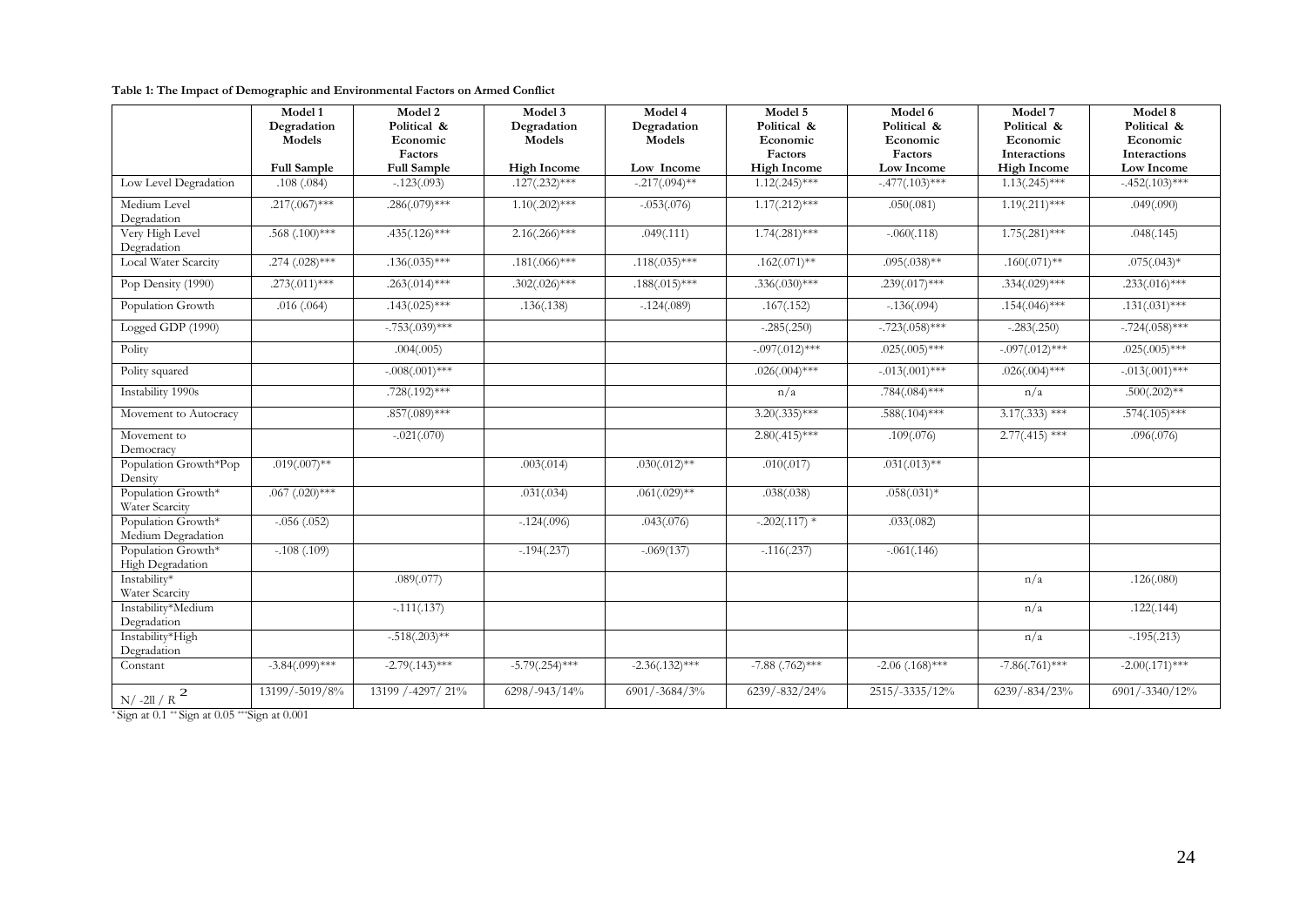#### **Conclusions**

It appears from this disaggregated analysis that demographic and environmental variables only have a very moderate effect on the risk of civil conflict. The analysis is unique in that both the dependent variable and the main independent variables are disaggregated, allowing for direct testing of hypotheses regarding population pressure, land degradation and water availability. Although this analysis is a beginning attempt at using these data, the information from geospatial data at local levels can consistently sharpen our understanding of how local processes and national characteristics shape the context of conflict.

In the global model, we find that overall, medium to high levels of land degradation are related to increased conflict, as are very high levels of water scarcity. However, the relative increases in risks are quite small. Increasing levels of land degradation increases the risk of conflict from a baseline of 1% to between 2-4%. Freshwater scarcity appears to exert a somewhat stronger effect, increasing the risk of conflict to 6% for areas with very high levels of scarcity. The coefficients for land degradation and water scarcity have to be interpreted as the effect when population growth in a square is zero. High population density, measured locally, is a consistently strong predictor of armed conflict. Population density and conflict is presumably correlated because densely populated areas and large cities are attractive conflict locations both because they provide better opportunities for organizing and financing conflict, and because they represent strategic targets (Hegre & Raleigh, 2006). From the resource scarcity literature, we hypothesized that interactions between 'demandinduced' scarcity, measured by population growth, and 'supply-induced' scarcity represented by land degradation, water scarcity and population density, were likely to produce multiple stressors that could act as triggers of resource scarcity conflicts. In the global model, only the interaction between population growth and water scarcity, as well as that between population growth and density, were statistically significant.

It has been argued that the role played by demographic and environmental variables within conflict scenarios is contingent upon economic and political aspects of the state. In this paper, we merged specific environmental data, collected at a local level, with state-level GDP estimates and political attributes. We further split the global sample into two subsets based on income. The analysis reinforced the well established importance of these variables in civil war studies. Lower levels of GDP are the most important predictor of armed conflict, with the exception of wealthier states where it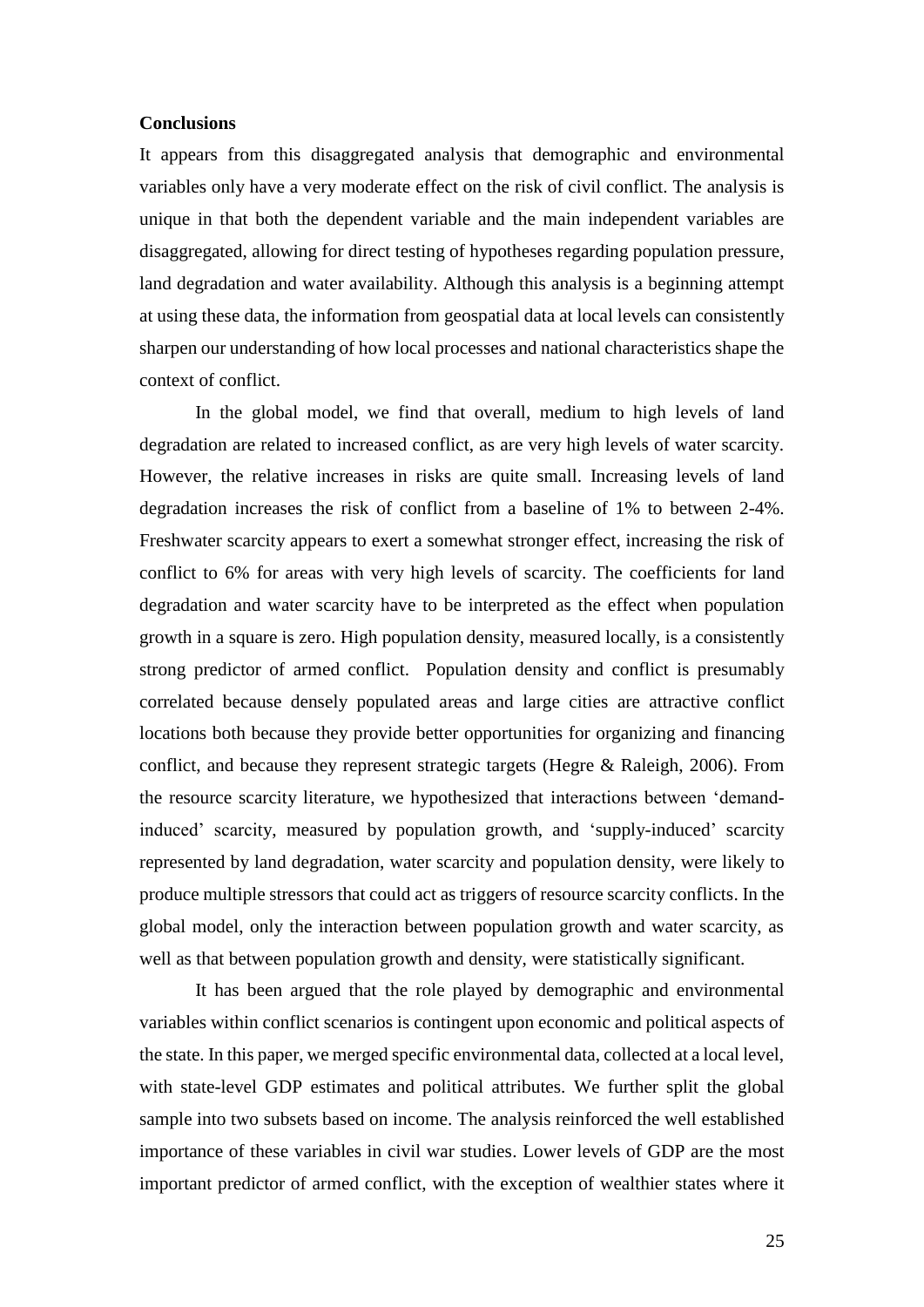exhibits an insignificant effect. This may speak to a threshold effect of GDP in mitigating the risk of conflict across and within states. We considered that states with low GDPs will depend more on their environment for individual and state income than states with higher GDPs. In addition, a poor state's inability, due to lower capacity as a result of lower national income, to attenuate tensions over degradation may quickly lead to violent conflict. However, resource scarcity actually seems to matter less for conflict in low-income states than for wealthier states. And while political instability is a strong driver of internal conflict in poor states, it does not seem to interact with demographic and environmental factors to increase the risk of conflict. Such results and assumptions suggest that environmental and demographic factors may be second to other drivers of armed conflict. While the resource scarcity literature posits that state capacity, or state weakness, is an important intermediate factor in the resource scarcity-conflict nexus, the rather crude, economic and political variables used in this study to proxy state capacity do not capture any of the variance explained by demographic and environmental factors. This may suggest that the support we find for the resource scarcity perspective, in particular the positive and significant interactions between population growth and water scarcity and density, is better explained by the state exploitation hypothesis (Kahl, 2006). However, since there is no simple way to measure the form of state characteristics that may lead to state exploitation behavior, we cannot conclude whether our results are indicative of the state exploitation hypothesis.

The explanatory power of the models presented in this paper is generally higher than previous studies (e.g. Fearon & Laitin, 2003; Hegre et al., 2001). We believe this is partly due to the inclusion of geographically varying measures within the model. As it is obvious that conflict often does not occur throughout entire countries, more localized attributes need to be incorporated into models for a comprehensive understanding of the conflict process. Moreover, we believe a clearer link between the physical changes associated with environment variables and the political process of rebellion must be established. In particular, we foresee a development in which more of these relationships are measured locally, involving local measures of income, state capacity and ethnic fractionalization. We assume that there is still much leverage in the expectation that environmental factors are made important through the policies of the state or through market fluctuations (for an example of how environmental factors are used as instrumental variables see Miguel et al., 2004).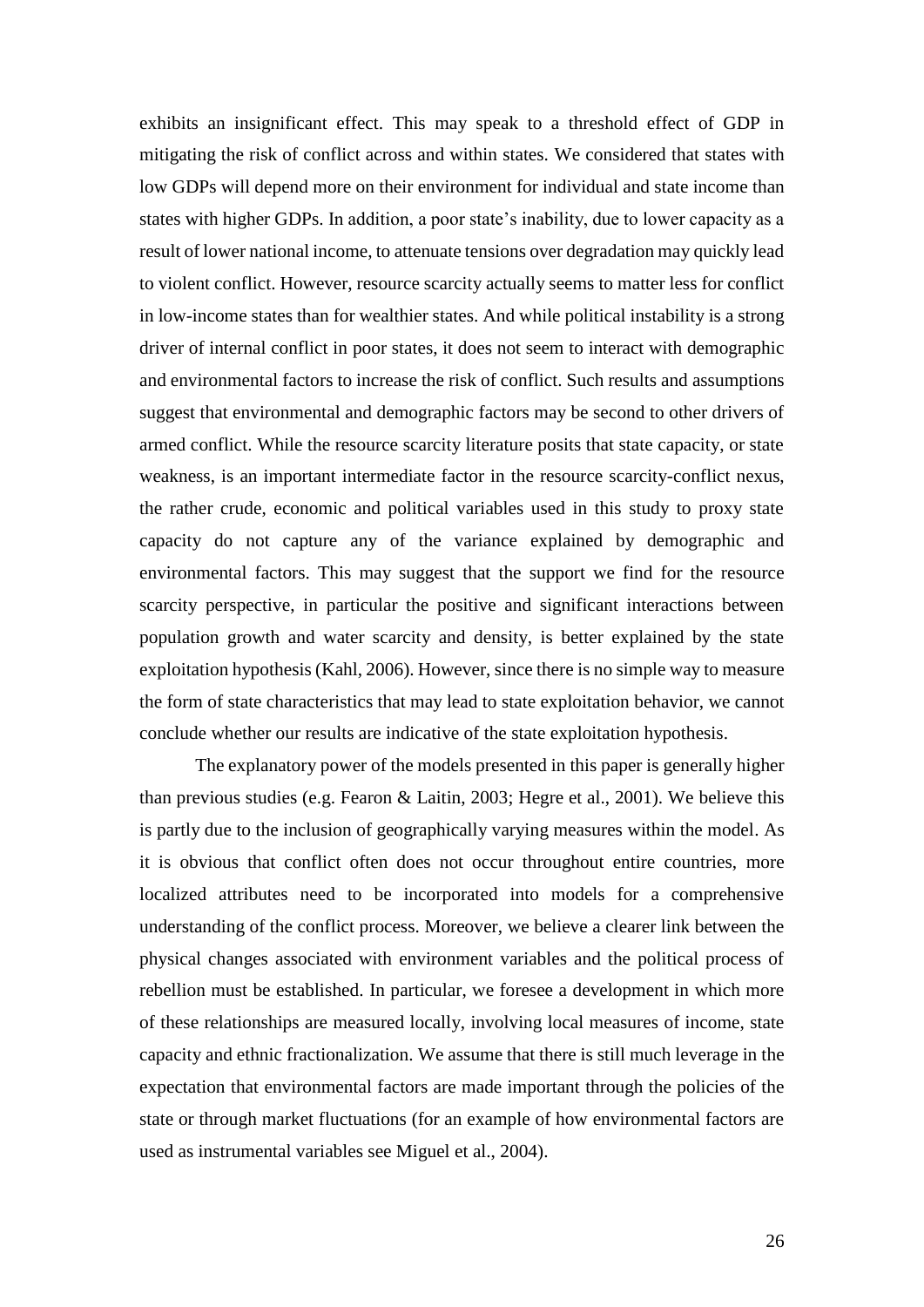#### **References**

Baechler, Günther, 1999. *Violence Through Environmental Discrimination*. Dordrecht: Kluwer.

Barnett, Jon, 2001. *Security and Climate Change*. Working Paper 7. Norwich, UK: Tyndall Centre for Climate Change Research.

Brauch, Gunther, 2002. 'Climate Change, Environmental Stress and Conflict', in Federal Ministry for the Environment, ed., *Climate Change and Conflict*. Berlin, Germany: Federal Ministry for the Environment (9–112).

Buhaug, Halvard & Scott Gates, 2002. 'The Geography of Civil War', *Journal of Peace Research* 39(4): 417–433.

Buhaug, Halvard & Päivi Lujala, 2005. ['Accounting](http://www.prio.no/page/Publication_details/9429/47785.html) for Scale: Measuring Geography in Quantitative Studies of Civil War', *Political Geography* 24(4): 399–418.

Buhaug, Halvard & Jan Ketil Rød, 2006. ['Local Determinants of African Civil Wars,](http://www.prio.no/page/Publication_details/9429/47785.html)  [1970-2001'](http://www.prio.no/page/Publication_details/9429/47785.html), *Political Geography* 25(3): 315–335.

Byers, Michael & Nick Dragojlovic, 2004. 'Darfur: A Climate Change-Induced Humanitarian Crisis?', *Human Security Bulletin*, October. Available online at: [www.humansecuritybulletin.info/October:2004/Editorials/en/index.php.](http://www.humansecuritybulletin.info/October:2004/Editorials/en/index.php)

Chimeli, Ariaster B.; Carolyn Z. Mutter & Chet Ropelewski, 2002. 'Climate Fluctuations, Demography and Development – Regional Case Studies', *Journal of International Affairs* 56(1): 213–234.

Center for International Earth Science Information Network (CIESIN), Columbia University; International Food Policy Research Institute (IFPRI), the World Bank; and Centro Internacional de Agricultura Tropical (CIAT), 2004. 'Global Rural-Urban Mapping Project (GRUMP): Gridded Population of the World, version 3, with Urban Reallocation (GPW-UR)'. Available at [http://sedac.ciesin.columbia.edu/gpw.](http://sedac.ciesin.columbia.edu/gpw)

Collier, Paul & Anke Hoeffler, 2004. 'Greed and Grievance in Civil War'. *Oxford Economic Papers* 56: 563–595.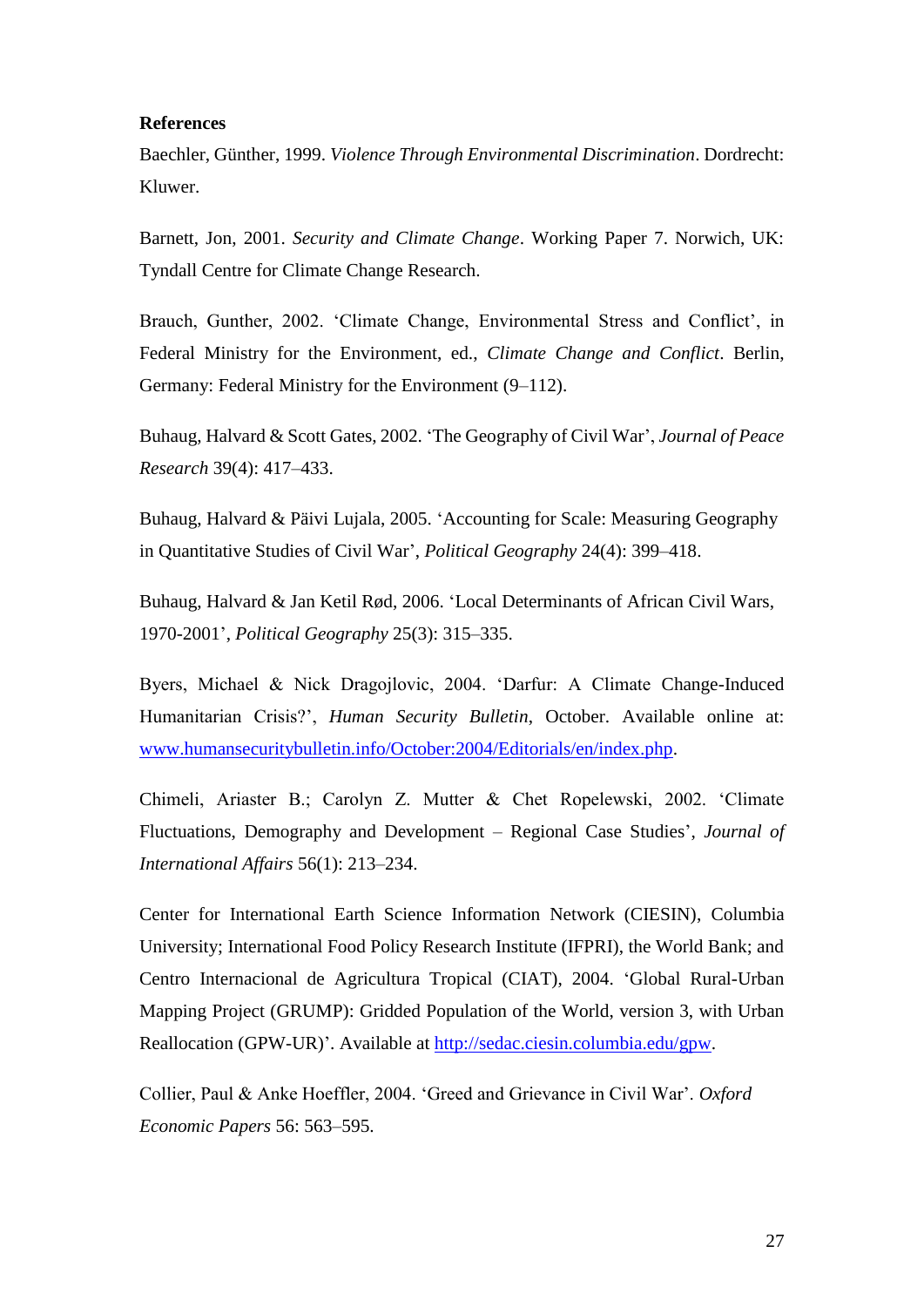de Soysa, Indra, 2002. 'Paradise Is a Bazaar? Greed, Creed, and Governance in Civil War, 1989–99', *Journal of Peace Research* 39(4): 395–416.

Esty, Daniel C.; Jack A. Goldstone, Ted Robert Gurr, Barbara Harff, Marc Levy, Geoffrey D. Dabelko, Pamela Surko & Alan N. Unger, 1998. *State Failure Task Force Report: Phase II Findings.* McLean, VA: Science Applications International, for State Failure Task Force.

Fearon, James D. & David D. Laitin, 2003. 'Ethnicity, Insurgency, And Civil War', *American Political Science Review* 97(1): 75–90. Data available from http://www.standford.edu/group/ethnic/publicdata/publicdata.html

Gleditsch, Nils Petter, 1998. 'Armed Conflict and the Environment', *Journal of Peace Research* 35(3): 381–400.

Gleditsch, Nils Petter; Kathryn Furlong, Håvard Hegre, Bethany Lacina & Taylor Owen, 2006. 'Conflicts Over Shared Rivers: Resource Scarcity or Fuzzy Boundaries?', *Political Geography* 25(4): 361–382.

Gleditsch, Nils Petter; Peter Wallensteen, Mikael Eriksson, Margareta Sollenberg & Håvard Strand, 2002. 'Armed Conflict 1946–2001: A New Dataset', *Journal of Peace Research* 39(5): 615–637.

Hauge, Wenche & Tanja Ellingsen, 1998. 'Beyond Environmental Scarcity: Causal Pathways to Conflict', *Journal of Peace Research* 35(3): 299–317.

Hegre, Håvard; Tanja Ellingsen, Scott Gates & Nils Petter Gleditsch, 2001. 'Toward a Democratic Civil Peace? Democracy, Political Change, and Civil War, 1816–1992', *American Political Science Review* 95(1): 33–48.

Hegre, Håvard & Clionadh Raleigh, 2006. 'Population Size, Concentration and Civil War. A Geographically Disaggregated Analysis'. Paper presented to the 47th Annual Convention of the International Studies Association, San Diego, CA, March 22–25.

Hendrix, Cullen & Sarah M. Glaser, 2005. 'Trends and Triggers: Climate, Climate Change and Civil Conflict in Sub-Saharan Africa'. Paper presented at the International Workshop on Climate Change and Human Security, Oslo, Norway, June 21-23.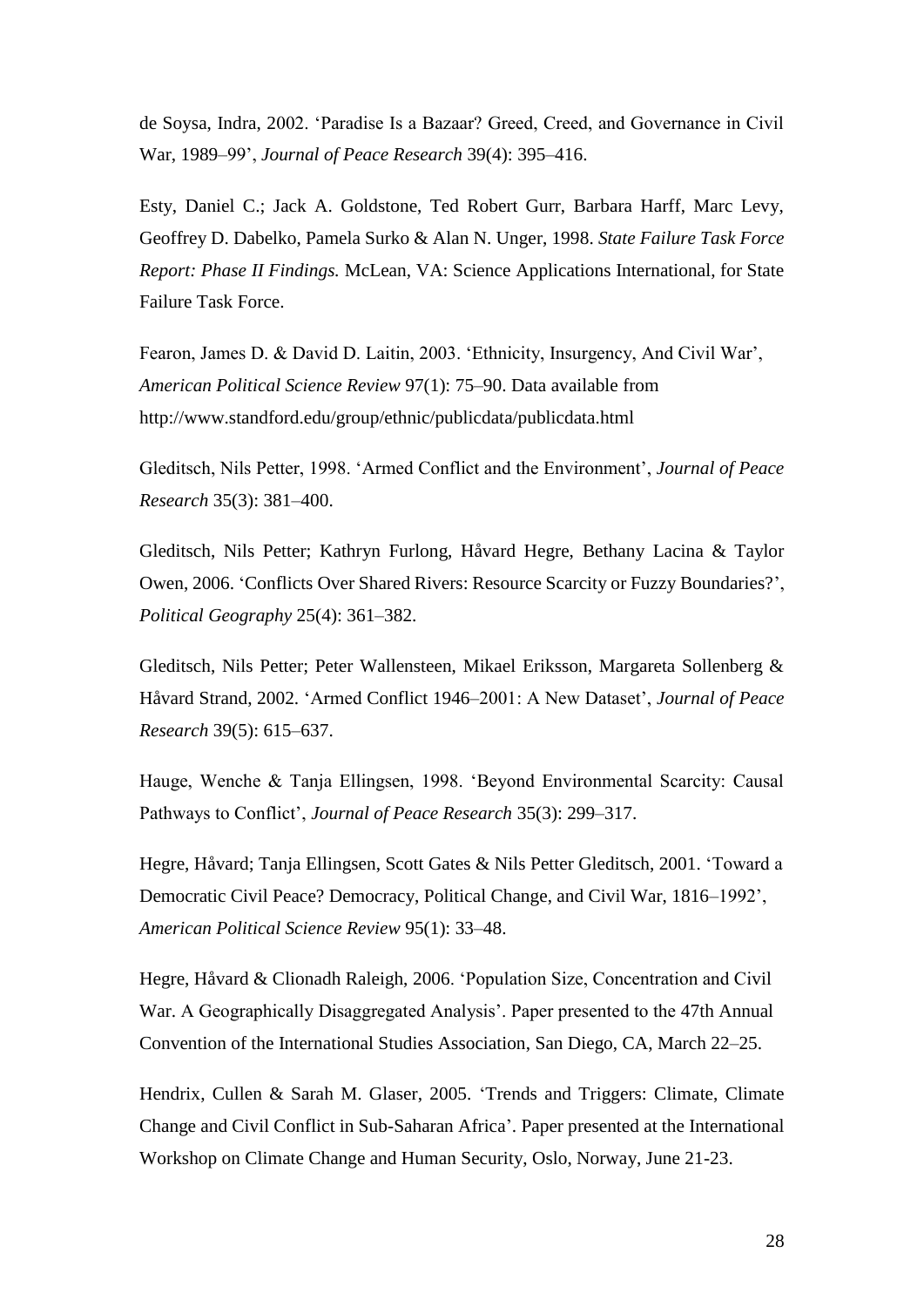Homer-Dixon, Thomas F., 1999. *Environment, Scarcity, and Violence.* Princeton, NJ & Oxford: Princeton University Press.

Homer-Dixon, Thomas F. & Jessica Blitt, eds, 1998. *Ecoviolence: Links Among Environment, Population and Security*. Lanham, MD: Rowman & Littlefield.

IPCC, 2001. Climate Change 2001: Impacts, Adaptation and Vulnerability. Intergovernmental Panel on Climate change. Available online at: [http://www.grida.no/climate/ipcc\\_tar/wg2/index.htm](http://www.grida.no/climate/ipcc_tar/wg2/index.htm)

Kahl, Colin H., 2006. *States, Scarcity, and Civil Strife in the Developing World*. Princeton, NJ and Oxford: Princeton University Press.

Klare, Michael T., 2001. *Resource Wars: The New Landscape of Global Conflict*. New York: Metropolitan.

Levy, Mark, 1995. 'Is the Environment a National Security Issue?', *International Security* 20(2): 35–62.

Marshall, Monty G. & Keith Jaggers, 2005. *Polity IV Project: Political Regime Characteristics and Transitions, 1800–2003*. University of Maryland, MD: CIDCM. Codebook and data available at http://www.cidcm.umd.edu/inscr/polity/index.htm.

Meier, Patrick & Doug Bond, 2005. 'Environmental and Climate Variability: Influences on Pastoral Conflict in the Horn of Africa'. Paper presented at the International Workshop on Climate Change and Human Security, Oslo, Norway, June 21–23.

Miguel, Edward; Shanker Satyanath & Ernest Sergenti, 2004. 'Economic Shocks and Civil Conflict: An Instrumental Variables Approach', *Journal of Political Economy* 112(4): 725–753.

Pervis, Nigel & Joshua Busby, 2004. 'The Security Implications of Climate Change for the UN System', *Environmental Change and Security Project Report* 10: 67–73.

Rahman, A. Atiq, 1999. 'Climate Change and Violent Conflicts', in Mohamed Suliman, ed., *Ecology, Politics & Violent Conflict*. London & New York: Zed Books.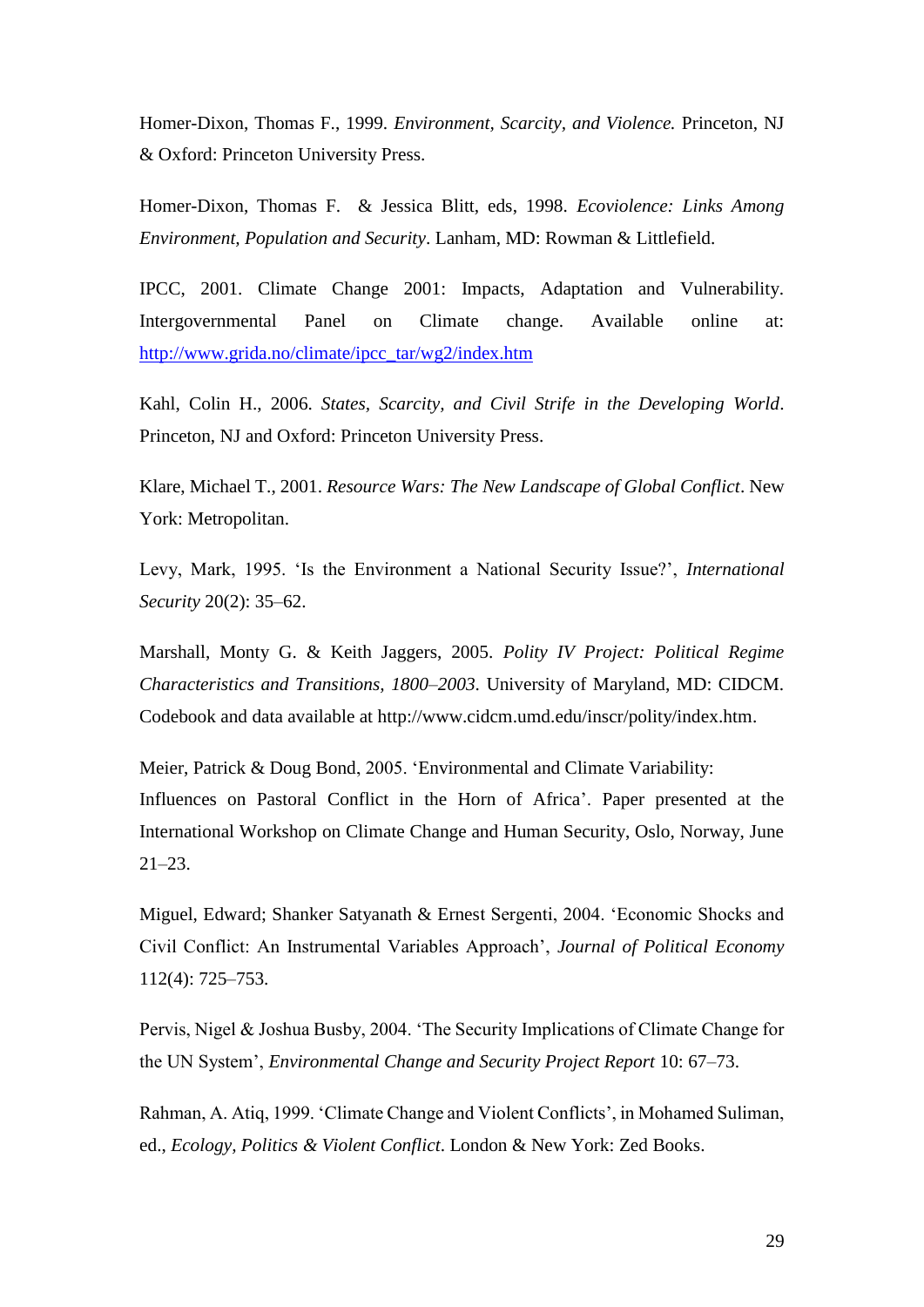Renner, Michael, 1996. *Fighting for Survival: Environmental Decline, Social Conflict, and the New Age of Insecurity*. Environmental Alert Series. New York: Norton.

Reuveny, Rafael, 2005. 'Climate Change-Induced Migration and Violent Conflict'. Paper presented at the International Workshop on Climate Change and Human Security, Oslo, Norway, June 21–23.

Schwartz, Peter & Doug Randall, 2003. *An Abrupt Climate Change Scenario and Its Implications for United States National Security*, Washington, DC: Environmental Media Services. Available online at: [http://www.ems.org/climate/pentagon\\_climate\\_change.html#report](http://www.ems.org/climate/pentagon_climate_change.html#report)

Strand, Håvard; Lars Wilhelmsen & Nils Petter Gleditsch, 2004. 'Armed Conflict Dataset Codebook Version 3.0'. Oslo: PRIO. Available at [http://www.prio.no/cwp/armedconflict/old/v3\\_0/codebook\\_v3\\_0.pdf.](http://www.prio.no/cwp/armedconflict/old/v3_0/codebook_v3_0.pdf)

Tänzler, Dennis & Alexander Carius, 2002. 'Climate Change and Conflict Prevention', in Federal Ministry for the Environment, ed., *Climate Change and Conflict*. Berlin: Federal Ministry for the Environment (3–8).

Theisen, Ole Magnus 2006. 'Other Pathways to Conflict? Environmental Scarcities and Domestic Conflict'. Paper presented to the 47th Annual Convention of the International Studies Association, San Diego, CA, March 22–25.

UNEP, 2005. *The GEO Data Portal*. United Nations Environment Programme. Available at [http://geodata.grid.unep.ch](http://geodata.grid.unep.ch/)

Urdal, Henrik, 2005. 'People vs. Malthus: Population Pressure, Environmental Degradation, and Armed Conflict Revisited', *Journal of Peace Research* 42(4): 417– 434.

Urdal, Henrik, 2006. 'Population, Resources and Political Violence: A Sub-National Study of India 1956-2002'. Mimeo, The International Peace Research Institute, Oslo (PRIO).

Wolf, Aaron T.; Annika Kramer; Alexander Carius & Geoffrey D. Dabelko, 2005. 'Managing Water Conflict and Cooperation', in Michael Renner et al., eds, *State of the*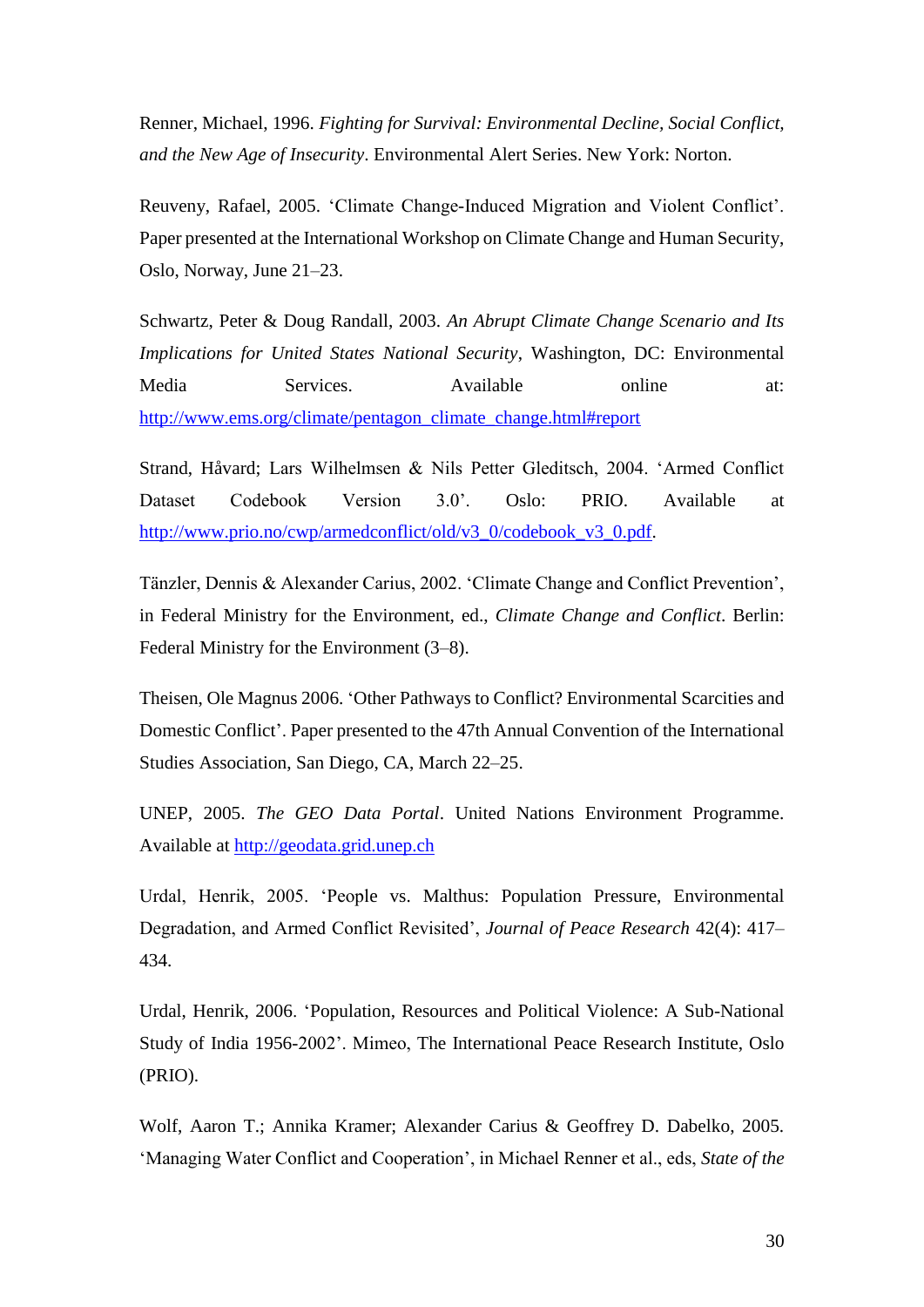*World 2005: Redefining Global Security*. Washington DC: Worldwatch Institute (80– 95).